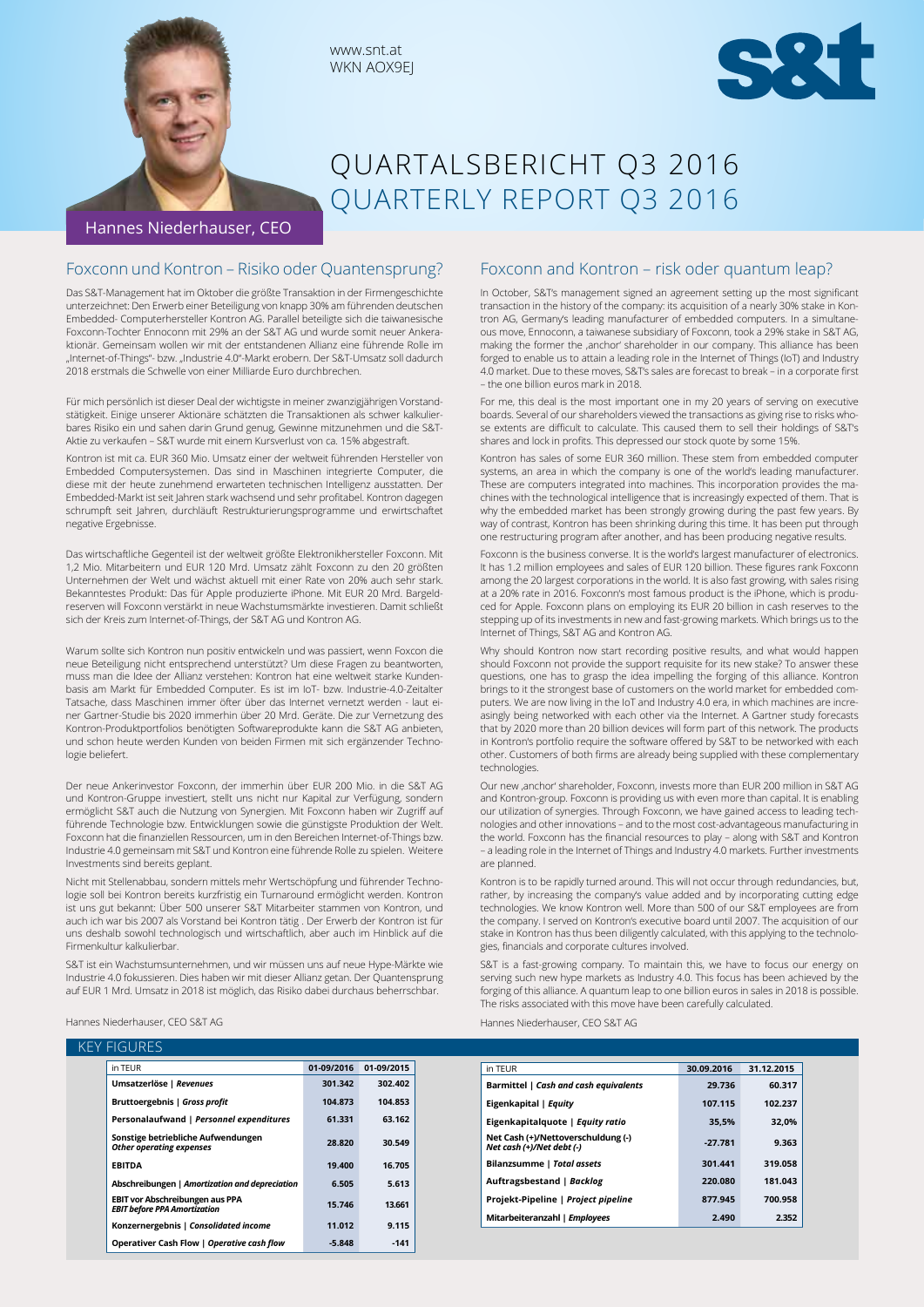## Ergebniswachstum der S&T-Gruppe wie geplant, gute Basis für das Jahresendgeschäft 2016

Mit Umsatzerlösen von EUR 105,0 Mio. im dritten Quartal 2016 (Vj.: EUR 114,2 Mio.) und kumuliert EUR 301,3 Mio. in den ersten neun Monaten des Geschäftsjahres (Vj.: EUR 302,4 Mio.) konnte S&T in den ersten neun Monaten eine solide Basis schaffen, um die für das Jahr 2016 gesteckten Ziele betreffend Umsatz und überproportionalem Ergebniswachstum zu erreichen. Die Umsatzerlöse entwickelten sich im Vergleich zu 2015 nahezu unverändert, was auf den Verkauf der verlustbringenden Beteiligung Networked Energy Services Corporation im Februar 2016 und den Verkauf des niedrigmargigen Hardware-Geschäftes im September 2016 zurückzuführen ist. Trotz des Abganges von mehr als EUR 25 Mio. Umsatz konnten die Umsätze durch das Wachstum in strategischen Bereichen nahezu auf Vorjahresniveau gehalten werden. Die Ergebniszahlen liegen voll im Plan, hier konnte abermals ein signifikanter Anstieg gegenüber 2015 erzielt werden.

Das EBITDA lag in den Monaten des dritten Quartales bei EUR 6,3 Mio. (Vj.: EUR 5,9 Mio.) und liegt nach neun Monaten bei EUR 19,4 Mio. (Vj.: EUR 16,7 Mio.). Aufgrund des geänderten Produktportfolios konnte die EBITDA Marge im dritten Quartal von 5,2% auf 6,0% gesteigert werden, für die ersten neun Monate 2016 betrug das EBITDA 6,4% des Umsatzes (Vj.: 5,5%), was einer Steigerung des EBITDA von rund 16% in den ersten neun Monaten gegenüber dem Vorjahreszeitraum entspricht. Das Konzernergebnis lag im abgelaufenen Quartal bei EUR 4,4 Mio. (Vj.: EUR 3,1 Mio.), während es im laufenden Geschäftsjahr auf EUR 11,0 Mio. (Vj.: EUR 9,1 Mio.) gesteigert werden konnte. Die Profitabilität in den ersten neun Monaten konnte somit weiter erhöht und näher an die Ergebnisziele von S&T herangeführt werden. Für das letzte Quartal 2016 werden saisonal bedingt die höchsten Umsatz- und Ergebnisbeiträge im laufenden Geschäftsjahr erwartet, so dass die bisherige Prognose eines Konzernergebnisses von EUR 19 Mio., bei einem Umsatz von EUR 480 Mio., bestätigt werden kann.

Die Bruttomarge entwickelte sich im Geschäftsjahr 2016 weiterhin erfreulich. Insgesamt konnte diese im Konzern in den ersten neun Monaten von 34,7% auf 34,8% gesteigert werden. Die Umsetzung der geplanten Maßnahmen im Segment "Services DACH" zeigen die erwünschte Wirkung und wurden mit September 2016 finalisiert: Das verbliebene niedrigmargige Produktgeschäft wurde verkauft, gleichzeitig wurde durch den Zukauf des Drittmarktgeschäftes der Raiffeisen Informatik Gruppe (geplante Konsolidierung ab Q1/Q2 2017) eine strategische Akquisition getätigt, um den Wandel zum ganzheitlichen IT-Dienstleiter in der DACH-Region zu vollenden.

Auf der Kostenseite entwickelten sich die Personalkosten wie geplant, durch den Verkauf und die Dekonsolidierung der Networked Energy Services Corporation per 1. Februar 2016 blieben die Personalkosten leicht unter dem Vorjahresniveau (EUR 61,3 Mio. vs. Vj.: EUR 63,2 Mio.). Gleiches gilt für die sonstigen Kosten, die in den ersten neun Monaten 2016 von EUR 30,5 Mio. auf EUR 28,8 Mio. sanken. Aufgrund weiterer Akquisitionen erhöhten sich die Abschreibungen abermals auf nunmehr EUR 6,5 Mio. (Vj.: EUR 5,6 Mio.).

#### S&T Group: strong growth in earnings meets plans and provide strong basis for business at the end of 2016

S&T registered sales of EUR 105.0 million in the third quarter of 2016 (PY: EUR 114.2 million). This brought its total for the first nine months to EUR 301.3 million (PY: EUR 302.4 million). This enabled S&T during the first three quarters of the year to engender a base strong enough to enable it to meet the objectives that it had set for its sales and for earnings, which are to out-rise those of the former in financial year 2016 as a whole. Revenues from sales remained virtually the same on a y-on-y basis. This was due to the sales in February 2016 of the losses-causing stake in Networked Energy Services Corporation and in September 2016 of the low-margin hardware business. The ensuing disposal of more than EUR 25 million in turnover was nearly completely offset by the growth achieved by strategic areas. This kept sales at nearly the previous year's level. S&T's earnings were in accordance with plans. Setting forth previous trends, these profits were significantly higher than those of 2015.

The EBITDA for the third quarter came to EUR 6.3 million (PY: EUR 5.9 million), with the nine-month total amounting to EUR 19.4 million (PY: EUR 16.7 million). The alteration in the mix of products and services comprised in S&T's portfolio caused its EBITDA margin to increase in the third quarter from 5.2% to 6.0%. The EBITDA for the first nine months of 2016 came to 6.4% of sales (PY: 5.5%). This translates into a 16% y-on-y rise in EBITDA. Consolidated income came in the third quarter of 2016 to EUR 4.4 million (PY: EUR 3.1 million). The total for the first three quarters of the financial year is EUR 11.0 million, up from the previous year's EUR 9.1 million. This further increase in profitability during the first nine months enabled S&T to approach the objectives it has set for itself. Seasonal influences are giving rise to the expectation that the final quarter of 2016 will see the company's achieving the largest sales and earnings totals of the financial year. This is enabling management to confirm its forecast of S&T's attaining consolidated income of EUR 19 million and revenues of EUR 480 million for 2016 as a whole.

Gross margin continued to develop gratifyingly well in financial year 2016. Viewed as a whole, this figure rose during the first nine months from 34.7% to 34.8%. The measures implemented in the Services Germany, Austria and Switzerland segment represent the desired results. These were concluded in September 2016. The remaining low-margin business was sold at that time. While this was occurring, S&T purchased the third market business of the Raiffeisen Informatik group (the consolidation of which is planned for as of Q1/Q2 2017). This acquisition furthers S&T's strategy of transforming itself into an end-to-end provider of IT services to the markets in Germany, Austria and Switzerland.

On the expenditures side, personnel costs developed as planned. The sale and deconsolidation of Networked Energy Services Corporation as of February 1, 2016 resulted in the nine months' expenditures' staging a slight decline over the previous year (EUR 61.3 million vs. PY: EUR 63.2 million). The same applies to the other costs, which sank in the first nine months of 2016 from EUR 30.5 million to EUR 28.8 million. The undertaking of further acquisitions caused depreciation to increase to EUR 6.5 million (PY: EUR 5.6 million).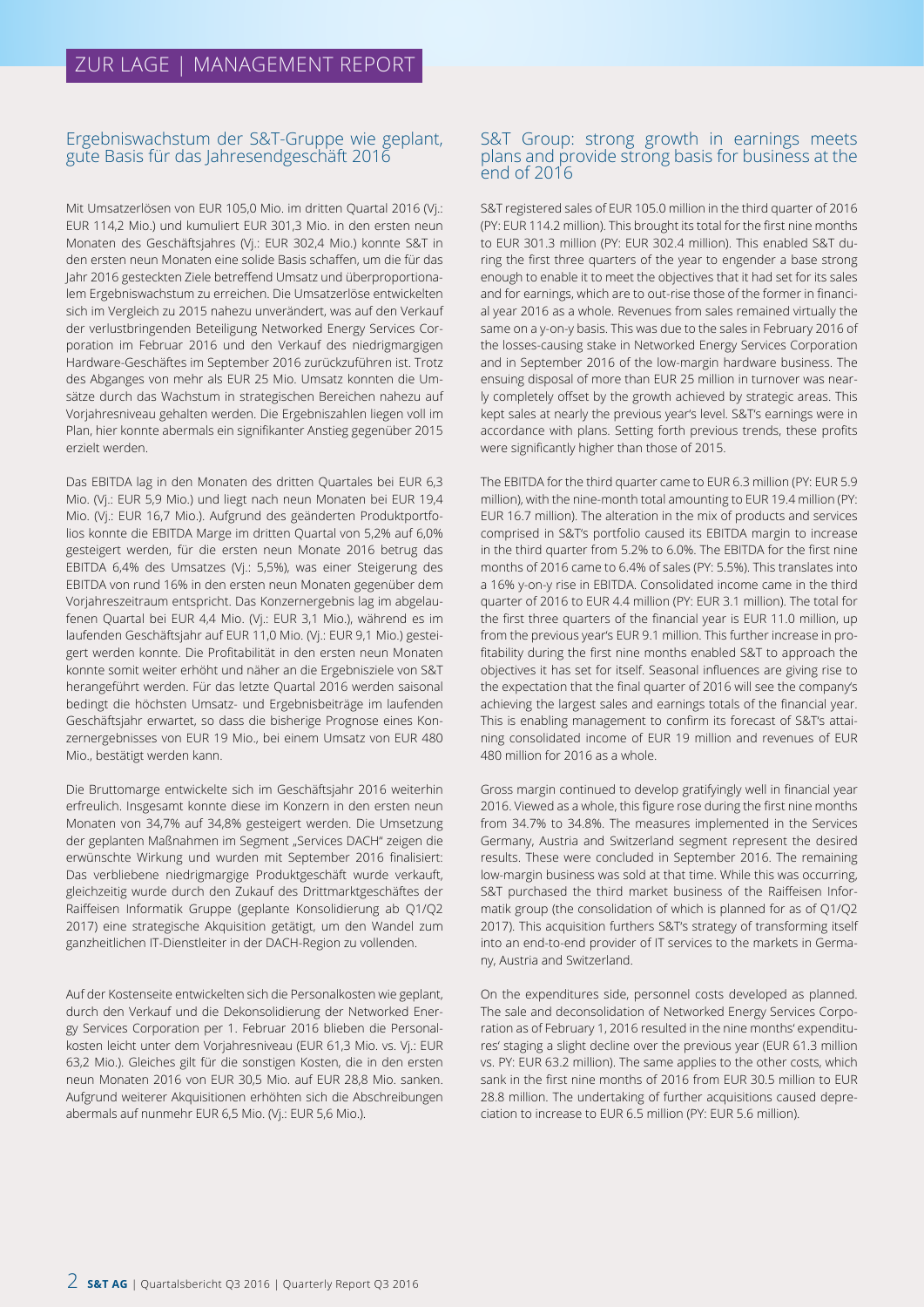Die Entwicklung der einzelnen Segmente stellt sich nach den ersten neun Monaten wie folgt dar:

The business done by the individual segments developed as follows:

| Segmentierte Gewinn- und Verlustrechnung (in EUR Mio.) |            | <b>Services DACH</b> |            | <b>Services EE</b> |            | <b>Appl. Security</b> |                    | <b>Appl. Smart Energy</b> |  |
|--------------------------------------------------------|------------|----------------------|------------|--------------------|------------|-----------------------|--------------------|---------------------------|--|
| Income statement by segment (in EUR million)           | 01-09 2016 | 01-09 2015           | 01-09 2016 | 01-09 2015         | 01-09 2016 | 01-09 2015            | 01-09 2016         | 01-09 2015                |  |
| Umsatzerlöse   Revenues                                | 54,1       | 52,0                 | 155.3      | 169.3              | 61.2       | 50,9                  | 30,7               | 30,2                      |  |
| Bruttoergebnis   Gross profit                          | 13.0       | 11.4                 | 49.8       | 50,3               | 33.3       | 30,2                  | 8.8                | 12,9                      |  |
| Segmentergebnis   Segment result                       | 1,0        | 1,1                  | 2,6        | 3,1                | 5,7        | 7,0                   | 1,7                | $-2,1$                    |  |
|                                                        |            |                      |            |                    |            |                       |                    |                           |  |
| Segmentierte Gewinn- und Verlustrechnung (in EUR Mio.) |            | <b>Services DACH</b> |            | <b>Services EE</b> |            | <b>Appl. Security</b> | Appl. Smart Energy |                           |  |
| Income statement by segment (in EUR million)           | 07-09 2016 | 07-09 2015           | 07-09 2016 | 07-09 2015         | 07-09 2016 | 07-09 2015            | 07-09 2016         | 07-09 2015                |  |
| Umsatzerlöse   Revenues                                | 18,0       | 16.1                 | 54.0       | 71.5               | 21,7       | 16.6                  | 11,3               | 9,8                       |  |
| Bruttoergebnis   Gross profit                          | 4,9        | 3.4                  | 16.7       | 17.7               | 12.0       | 10.1                  | 2.8                | 4,7                       |  |
| Segmentergebnis   Segment result                       | 1,0        | 0.7                  | 1,0        | 1,4                | 2,2        | 2,0                   | 0,3                | $-1,0$                    |  |

Die Umsatzentwicklung des Segments "Service DACH" ist trotz des Rückzuges aus margenschwachem Produktgeschäft bzw. dessen Verkauf sowohl in den ersten neuen Monaten als auch im dritten Quartal positiv: Der Anstieg des Umsatzes in den ersten neun Monaten von EUR 52 Mio. auf EUR 54,1 Mio. bzw. von EUR 16,2 Mio. auf EUR 18,0 Mio. im dritten Quartal ist insbesondere auf die positive Entwicklung des Dienstleistungsgeschäftes in Deutschland und der Schweiz zurückzuführen. Ebenso erfreulich entwickelte sich das Bruttoergebnis, welches in den ersten neun Monaten von EUR 11,4 Mio. auf EUR 13,0 Mio. bzw. isoliert für das dritte Quartal betrachtet von EUR 3,4 Mio. auf EUR 4,9 Mio. anstieg. Damit konnte das Segmentergebnis in den ersten neun Monaten, trotz des im Vergleichszeitraum des Vorjahres verbuchten Anteils am Ergebnis von assoziierten Unternehmen von EUR 0,9 Mio., nahezu auf unverändertem Niveau gehalten werden (2016: EUR 1,0 Mio., Vj.: EUR 1,1 Mio.). Im dritten Quartal (Juli bis September) konnte das Segmentergebnis von EUR 0,7 Mio. auf EUR 1,0 Mio. gesteigert werden.

Die Umsatzentwicklung im Segment "Services EE" blieb sowohl in den ersten neun Monaten als auch im dritten Quartal hinter dem Vorjahr zurück. Dies ist auf einige im Jahr 2015 umgesetzte Großprojekte zurückzuführen, die 2016 (noch) nicht wiederholt werden konnten. Der Umsatz in den ersten neun Monaten lag daher nach EUR 169,3 Mio. (2015) bei EUR 155,3 Mio. (2016) bzw. im dritten Quartal bei EUR 54,0 Mio. nach EUR 71,5 Mio. im Vorjahr. Entsprechend sank auch das Segmentergebnis in den ersten neun Monaten von EUR 3,1 Mio. auf EUR 2,6 Mio. bzw. im dritten Quartal von EUR 1,4 Mio. auf EUR 1,0 Mio. Auf Grund zwischenzeitlich gewonnener Großaufträge, insbesondere in Polen und Serbien, erwartet das Management eine positive Entwicklung dieses Segmentes in den nächsten Quartalen.

Die Umsätze im Bereich "Appliances Security" wachsen nach wie vor ungebrochen: Im laufenden Geschäftsjahr 2016 konnte der Umsatz um mehr als 20% von EUR 50,9 Mio. auf EUR 61,2 Mio. gesteigert werden. Im dritten Quartal alleine betrachtet stieg der Umsatz von EUR 16,6 Mio. auf EUR 21,7 Mio. Das Ergebnis des Segments "Appliances Security" bleib aufgrund von Einmalkosten bzw. einer Intensivierung der F&E-Aufwendungen hinter den ersten neun Monaten des Vorjahres zurück (2016: EUR 5,7 Mio., Vj.: EUR 7,0 Mio.). Im dritten Quartal (Juli bis September) konnte das Segmentergebnis von EUR 2,0 Mio. auf EUR 2,2 Mio. gesteigert werden.

Im Geschäftsbereich "Smart Energy" konnten die Umsätze in den ersten neun Monaten trotz des Abgangs der Networked Energy Services Corporation von EUR 30,2 Mio. auf EUR 30,7 Mio. gesteigert werden, gleiches gilt für das dritte Quartal 2016 (2016: EUR 11,3 Mio., Vj.: EUR 9,8 Mio.). Das Segmentergebnis konnte durch die Strategie der Fokussierung auf die DACH-Region und Osteuropa von minus EUR 2,1 Mio. in den ersten neun Monaten 2015 auf plus EUR

Notwithstanding the decline and disposal of the low-margin products business, the sales achieved by the Services Germany, Austria and Switzerland segment increased in both the third quarter and over the first nine months of the year, with the latter figure increasing from EUR 52 million to EUR 54.1 million, and the former from EUR 16.2 million to EUR 18.0 million. These rises are especially attributable to the positive development of the services provision business in Germany and in Switzerland. The gross earnings staged an equally gratifying rise over the first nine months, climbing from EUR 11.4 million to EUR 13.0 million. The rise in the third quarter (y-ony) was from EUR 3.4 million to EUR 4.9 million. Although the figure for 2015's first nine months contained a result from associated companies of EUR 0.9 million, the segment managed to retain its income level in 2016 (2016: EUR 1.0 million, PY: EUR 1.1 million). The segment's result for the third quarter rose from EUR 0.7 million to EUR 1.0 million.

The sales recorded by the Services Eastern Europe segment were below those of the previous year's first nine months and third quarter. This is attributable to the carrying out of several large-sized projects in 2015. This has yet to be repeated in 2016. The segment's sales in the first nine months of 2016 declined from the previous year's EUR 169.3 million to EUR 155.3 million. The third quarter's fall was from EUR 71.5 million to EUR 54 million. Staging a corresponding drop was the segment's results for the first nine months, which went from EUR 3.1 million to EUR 2.6 million, with the third quarter's fall's being from EUR 1.4 million to EUR 1.0 million. The securing in the mean time of large-sized commissions from customers in Poland, Serbia and elsewhere is causing S&T's management to expect this segment to develop positively over the next few quarters.

The sales achieved by the Appliances Security segment set forth their upward rise. They have increased during the current financial year of 2016 by more than 20%, going from EUR 50.9 million to EUR 61.2 million in the process. In the third quarter, this increase was from EUR 16.6 million to EUR 21.7 million. One-time costs and an increase in expenditures for R&D caused the Appliances Security segment to experience over the first nine months of 2016 a decline in earnings (2016: EUR 5.7 million, PY: EUR 7.0 million). Reversing this trend, the segment's result improved in the third quarter from EUR 2.0 million to EUR 2.2 million.

Overcoming the disposal of Networked Energy Services Corporation, the sales achieved by the Smart Energy business area climbed from EUR 30.2 million to EUR 30.7 million. The same trend was to be seen in the third quarter of 2016 (2016: EUR 11.3 million, PY: EUR 9.8 million). The focusing of the segment's business on Germany, Austria, Switzerland and Eastern Europe produced a strong rise in the segment's profitability, which went from the first nine months of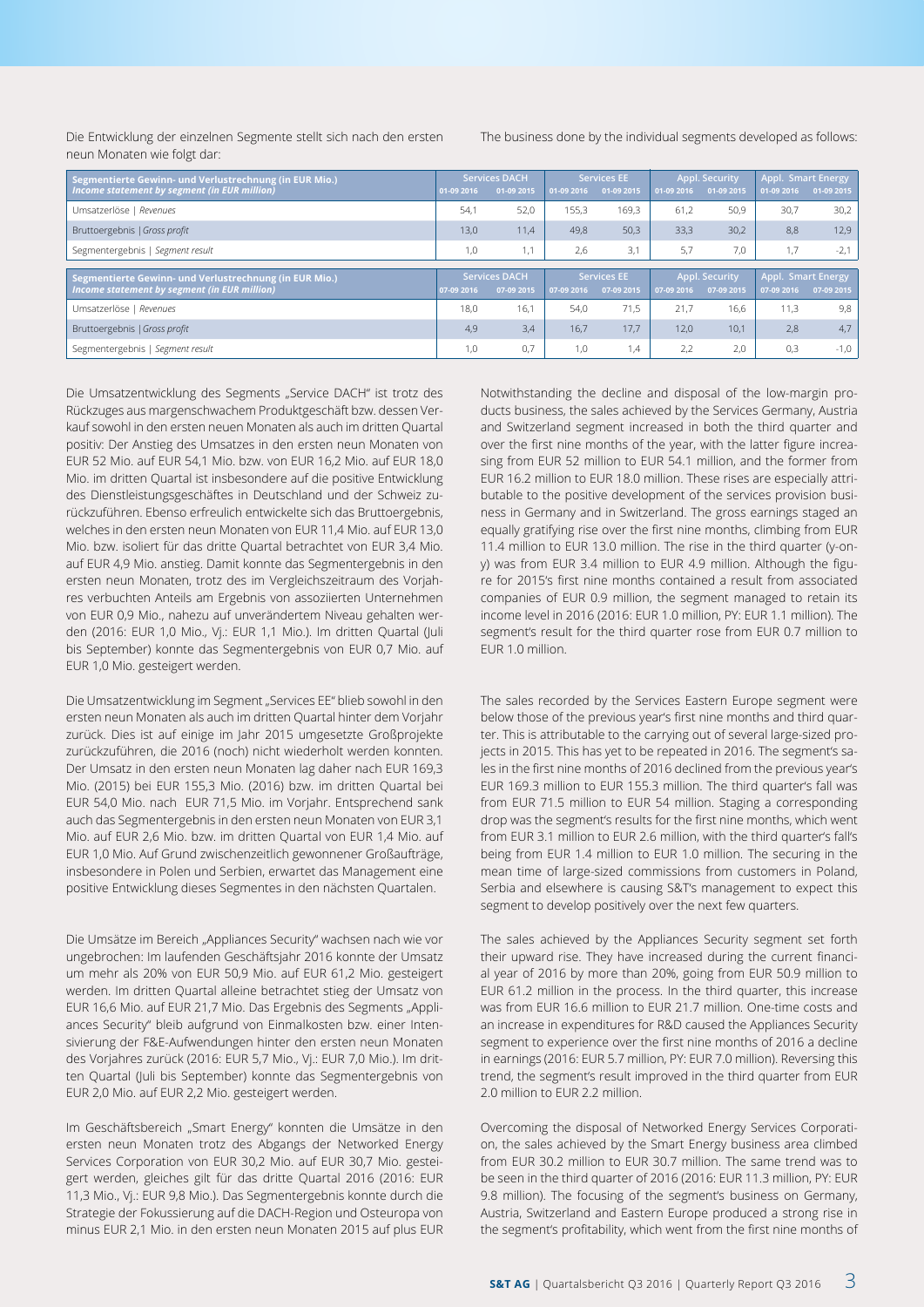# ZUR LAGE | MANAGEMENT REPORT

1,7 Mio. im laufenden Geschäftsjahr bzw. von minus EUR 1,0 Mio. im dritten Quartal 2015 auf plus 0,3 Mio. im dritten Quartal 2016 gedreht werden

## Zur Vermögenslage: Finanzierung und Liquidität überzeugend

Die Vermögens-, Finanz- und Liquiditätslage zeugt unverändert von Stabilität und ausreichend Potenzial für weitere Expansion: Das Eigenkapital erhöhte sich gegenüber dem 31.12.2015 (EUR 102,2 Mio.) auf 107,1 Mio., die Eigenkapitalquote erhöhte sich von 32,0% zum Jahresende 2015 auf 35,5% zum 30.09.2016.

Die langfristigen Vermögensgegenstände erhöhten sich durch Akquisitionen und kapitalisierte Entwicklungsleistungen in den ersten neun Monaten von EUR 106,9 Mio. zum 31.12.2015 auf EUR 121,2 Mio. zum 30.9.2016. Die kurzfristigen Vermögensgegenstände sanken im Vergleich zum 31.12.2015 um EUR 31,9 Mio. Hierzu trug insbesondere die Verringerung der liquiden Mittel (30.9.2016: EUR 29,9 Mio. | 31.12.2015: EUR 60,3 Mio.) als auch die zwischenzeitlich umgesetzte Transaktion und der damit verbundene Abgang der gesondert ausgewiesenen zur Veräußerung gehaltenen Vermögenswerten (EUR 14,1 Mio.) der Networked Energy Services Corporation bei.

Die langfristigen Finanzverbindlichkeiten erhöhten sich um weitere EUR 10,8 Mio., die kurzfristigen Finanzverbindlichkeiten sanken hingegen um rund EUR 4,0 Mio. Insgesamt betrugen die Finanzverbindlichkeiten zum 30.9.2016 EUR 57,7 Mio. (31.12.2015: EUR 51,0 Mio.). Die Erhöhung bzw. Verschiebung ist im Wesentlichen durch die Aufnahme langfristiger Bankkredite zur Finanzierung von Akquisitionen bzw. durch die wesentlich günstigere vorzeitige Refinanzierung bestehender kurzfristiger Kredite bedingt.

Im dritten Quartal 2016 konnte ein leicht positiver operativer Cash Flow von EUR 0,2 Mio. (Vj.: EUR 0,9 Mio.) erzielt werden. Der operative Cash Flow für die ersten neun Monate im Geschäftsjahr 2016 blieb mit minus EUR 5,8 Mio. (Vj.: minus EUR 0,1 Mio.) dennoch negativ. Aufgrund der üblichen Saisonalität des Geschäftes und der starken Basis für das vierte Quartal 2016 wird wiederum mit einem deutlich positiven operativen Cash Flow für das vierte Quartal bzw. auch für das gesamte laufende Geschäftsjahr 2016 gerechnet.

# Chancen und Risiken

Die Positionierung der S&T-Gruppe als Systemhaus mit Fokus auf die Entwicklung eigener Technologien und Präsenz in den Märkten DACH (Deutschland, Österreich, Schweiz), Osteuropa, Russland und den USA ist nach wie vor unverändert aufrecht. Daher bleibt die bisherige Zielsetzung und Strategie der S&T AG unverändert: Profitables Wachstum bei überproportionalen Ausbau der Eigentechnologiesegmente!

Wie schon in den Vorjahren ist es daher auch 2016 strategisches Ziel des Managements der S&T AG, den Konzern weiter zu einem innovativen Technologieunternehmen bzw. Lösungsanbieter mit einem zunehmenden Anteil an Eigenentwicklungen zu formen und somit aufgrund steigender Wertschöpfung hohe Bruttomargen zu erzielen. Durch die 2014 und 2015 erfolgten Akquisitionen und den damit verbundenen Einstieg in das Segment "Appliances Smart Energy" bzw. dem Ausbau des Segmentes "Appliances Security" wurde die Basis für die Entwicklung eines weiteren Geschäftsfeldes mit hohen Bruttomargen und zukunftsträchtigem Marktwachstum gelegt. Die

4 **S&T AG** | Quartalsbericht Q3 2016 | Quarterly Report Q3 2016

2015's minus EUR 2.1 million to this year's plus EUR 1.7 million. The third quarter of 2015 had seen the segment record a loss of EUR 1.0 million. This was turned around in the third quarter of 2016 into a profit of EUR 0.3 million.

## S&T's assets, finances and liquidity – convincingly strong

S&T's assets, finances and liquidity remain strong. They impart to the company the potential for further expansion. As of September 30, 2016, S&T had equity of EUR 107.1 million, representing an increase compared to December 31, 2015 (EUR 102.2 million). The equity ratio increased from the end of 2015's 32.0% to September 30, 2016's 35.5%.

The increase over the first nine months in non-current assets resulted from acquisitions and from capitalized development costs. This increase was from December 31, 2015's EUR 106.9 million to September 30, 2016's EUR 121.2 million. As compared to December 31, 2015, current assets sank by EUR 31.9 million. This was particularly ascribable to the reduction in liquid funds (30.9.2016: EUR 29.9 million | 31.12.2015: EUR 60.3 million) and to the undertaking of the transaction causing the disposal of assets worth EUR 14.1 million and encompassing Networked Energy Services Corporation. These had been reported separately, and had been classified as available for sale ones.

Long-term financial liabilities rose a further EUR 10.8 million, with short-term ones, conversely, declining by some EUR 4 million. As of September 30, 2016, the company's financial liabilities came to EUR 57.7 million (31.12.2015: EUR 51.0 million). The increase respectively reclassification is primarily due to the securing of long-term credits to finance the undertaking of acquisitions and the ahead-of-schedule refinancing of extant loans at significantly more advantageous rates.

In the third quarter of 2016, S&T was able to register a slightly positive cash flow of EUR 0.2 million (PY: EUR 0.9 million). The operative cash flow for the first nine months of 2016 remained, despite this, in the red. It came to minus EUR 5.8 million (PY: minus EUR 0.1 million). The customary seasonality of business and the strong base of the business to be done in the fourth quarter will join to provide the period with a highly positive operative cash flow. This is forecast to put this figure in the black for the financial year as a whole.

# Opportunities and risks

The S&T Group is maintaining its position of being a provider of IT systems, one that has devoted itself to developing proprietary technologies and to operating on the markets in Germany, Austria, Switzerland, Russia and the rest of Eastern Europe, and the USA. The Group is pursuing its objectives of achieving the profitable growth stemming from the fast-track expansion of segments employing these proprietary technologies!

As was the case in previous year, the management of S&T AG is working purposefully to set forth the transformation of the Group into a supplier of solutions that feature ever-greater shares of proprietarily-developed technologies, as this enables S&T to increase its value added and gross margins. The acquisitions made in 2014 and 2015, the corresponding entry into the market for smart energy (and the founding of the Appliances Smart Energy segment to handle this) and the expansion of the Appliances Security segment have joined to form the basis for the development of a further field of business that evinces high margins and fast-paced growth. As had been an-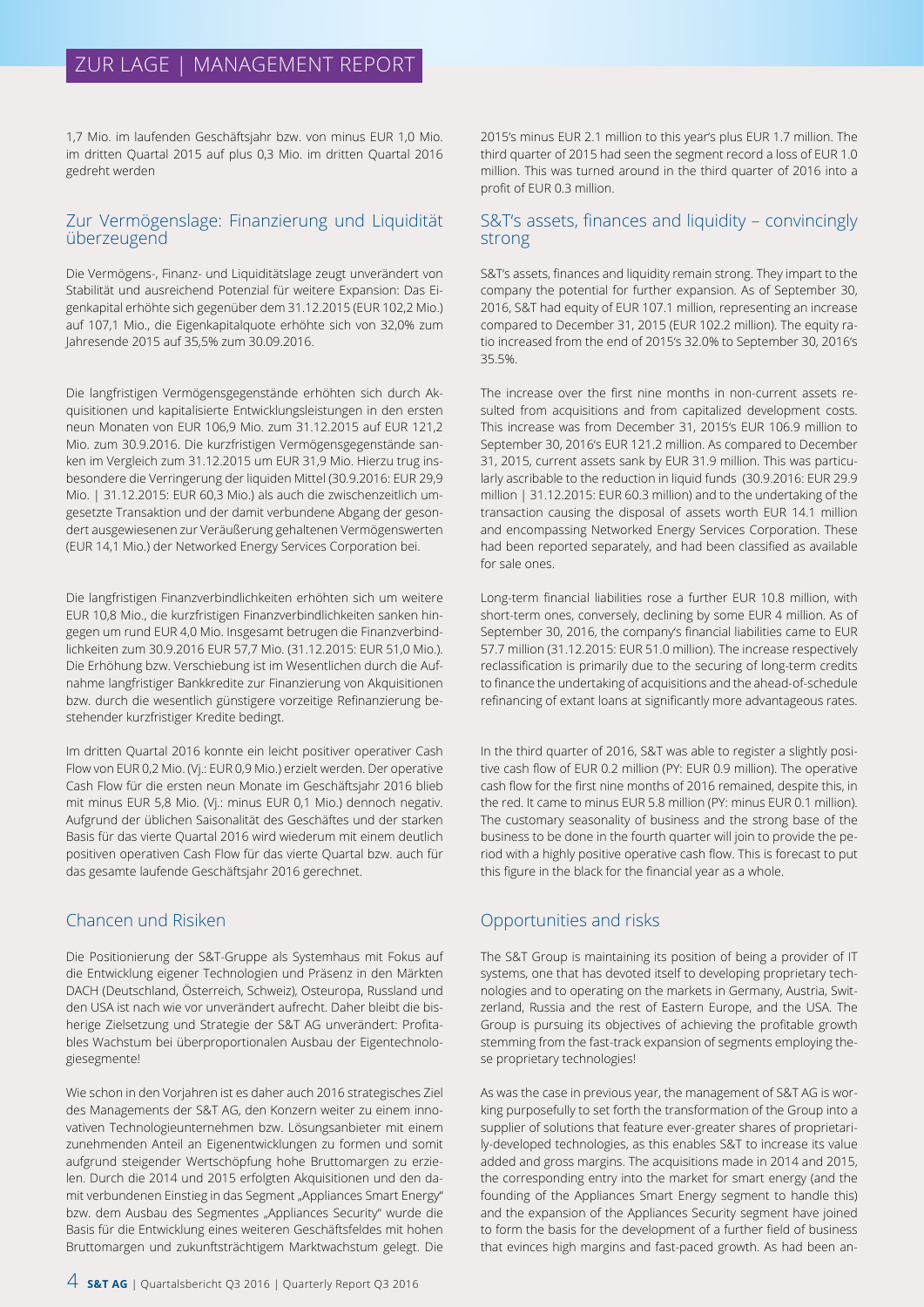angekündigte anorganische Wachstumsstrategie im Bereich "Internet-of-Things" wurde im Oktober 2016 mit dem Erwerb von 29,9% der Anteile an der Kontron AG stringent fort- bzw. umgesetzt. Auf Basis der innerhalb der S&T-Gruppe vorhanden Technologien - und insbesondere der Stärke im Softwarebereich - soll durch den getätigten Einstieg bei der Kontron AG und die dadurch erworbene Kundenbasis die Grundlage für weiteres Wachstum im Zukunftsund Wachstumsmarkt "Internet-of-Things" geschaffen werden. Ferner wurde durch die Aufnahme eines strategischen Investors, der Foxconn-Tochter Ennoconn, auch ein optimierter Zugang zu Hardwaredesigns sowie weltweit führenden Produktions- und Beschaffungskanälen hergestellt. Um die Risiken für die S&T-Gruppe bei der aktuell mit Verlusten operierenden Kontron AG zu minimieren, wird ein Phasenplan umgesetzt, der eine etwaige Verschmelzung der Kontron AG mit der S&T-Gruppe erst nach einem nachhaltigen Turnaround vorsieht.

Neben den oben angeführten Investitionen in die Zukunft arbeitet das Management der S&T-Gruppe hart an der weiteren Umsetzung der bisherigen Optimierungsprojekte, etwa der Restrukturierung des Segments "Services DACH", mit der dem kontinuierlichen Margenverfall bei Hardware-Geschäften (ehemaliges Segment "Products") entgegengewirkt werden soll, um die Risiken aus diesem Geschäftssegment zu reduzieren.

Die volkswirtschaftlichen Rahmenbedingungen für die Absatzmärkte der S&T-Gruppe und die damit verbundenen Risiken zeigen nach wie vor ein differenziertes Bild: Während in der DACH-Region und in Teilen Osteuropas nach aktuellen Studien eine Erholung zu erwarten ist, kann in den südlichen Teilen Osteuropas und in Russland aufgrund der wirtschaftlichen und politischen Unsicherheit nach wie vor mit nur geringem oder negativem Wachstum gerechnet werden. In Russland ist bei Aufrechterhaltung der EU-Sanktionen von einer Fortsetzung der getrübten wirtschaftlichen Rahmenbedingungen auszugehen. Das Segment "Appliances Smart Energy" weist hingegen auf Grund der gesetzlichen Vorgaben und Förderungen der EU in den nächsten Jahren ein großes Wachstumspotential, insbesondere in Osteuropa, auf. Hier bestehen allfällige Risiken im Bereich der Produktentwicklung sowie der Marktakzeptanz neuer Produkte. Gleiches gilt für den Bereich "Internet-of-Things", dessen Wachstum laut Studien führender Analysten in den nächsten Jahren deutlich über jenem des IT-Marktes liegen sollten. Mit der Allianz zwischen S&T, Kontron und Foxconn hat sich die S&T AG hier rechtzeitig positioniert, um langfristig eine führende Rolle in diesem Zukunftsfeld einnehmen zu können.

nounced, the strategy of achieving growth in the Internet of Things sector by inorganic means has been stringently set forth. This implementation led to October 2016's acquisition of 29.9% of the equity of Kontron AG. The deployment of the technologies possessed by the S&T Group – with this especially including its strength in the area of software – and required by the fast-growing and highly promising Internet of Things is to be furthered by the company's taking of a stake in Kontron AG and by the accompanying acquisition of a base of customers. The incorporation of a strategic investor – the Foxconn subsidiary Ennoconn - into the ranks of S&T's shareholders has provided the Group with access to optimized designs of hardware and to production and procurement channels that are the best in the world. To minimize the risks arising to the S&T Group from its stake in Kontron AG, which is currently experiencing losses, a plan is being implemented on a phase-by-phase basis for this business relationship. Any possible merger between Kontron AG and S&T will be considered only after Kontron has been sustainably turned around.

In addition to the above-mentioned investments, the management of the S&T Group is working hard on the pursuing of the projects of implementation hitherto launched. These include the restructuring of the Services Germany, Austria and Switzerland segment, the countering of the ongoing decline in the margins achieved in hardware transactions (the former "Products" segment), and, by attaining the above, the reducing of the risks arising to the S&T Group from this segment of business.

The markets in which the S&T Group operates continue to display a variety of conditions of performance and thus of risks. Germany, Austria, Switzerland and parts of Eastern Europe are expected, according to current studies, to stage an economic recovery. By way of contrast, the southern parts of Eastern Europe and Russia are still experiencing economic and political uncertainties. These are giving rise to forecasts that these economies will experience low or even negative growth. Should the EU maintain the sanctions that it has imposed upon Russia, to be expected is that this country will continue to experience troubled economic conditions. By way of contrast, legal requirements and the support to be provided by the EU during the years to come are imparting to the Appliances Smart Energy segment a great potential to achieve further growth, with this to be particularly pronounced in Eastern Europe. The only possible risks faced by this segment arise from the course of development of products and from the market's acceptance of them. The same applies to the Internet of Things, which studies compiled by leading analysts foresee achieving rates of growth over the next few years that are substantially greater than those of the IT market as a whole. By concluding its alliance with Kontron and Foxconn, S&T has positioned itself in a timely way to get and stay at the forefront of this highly promising field.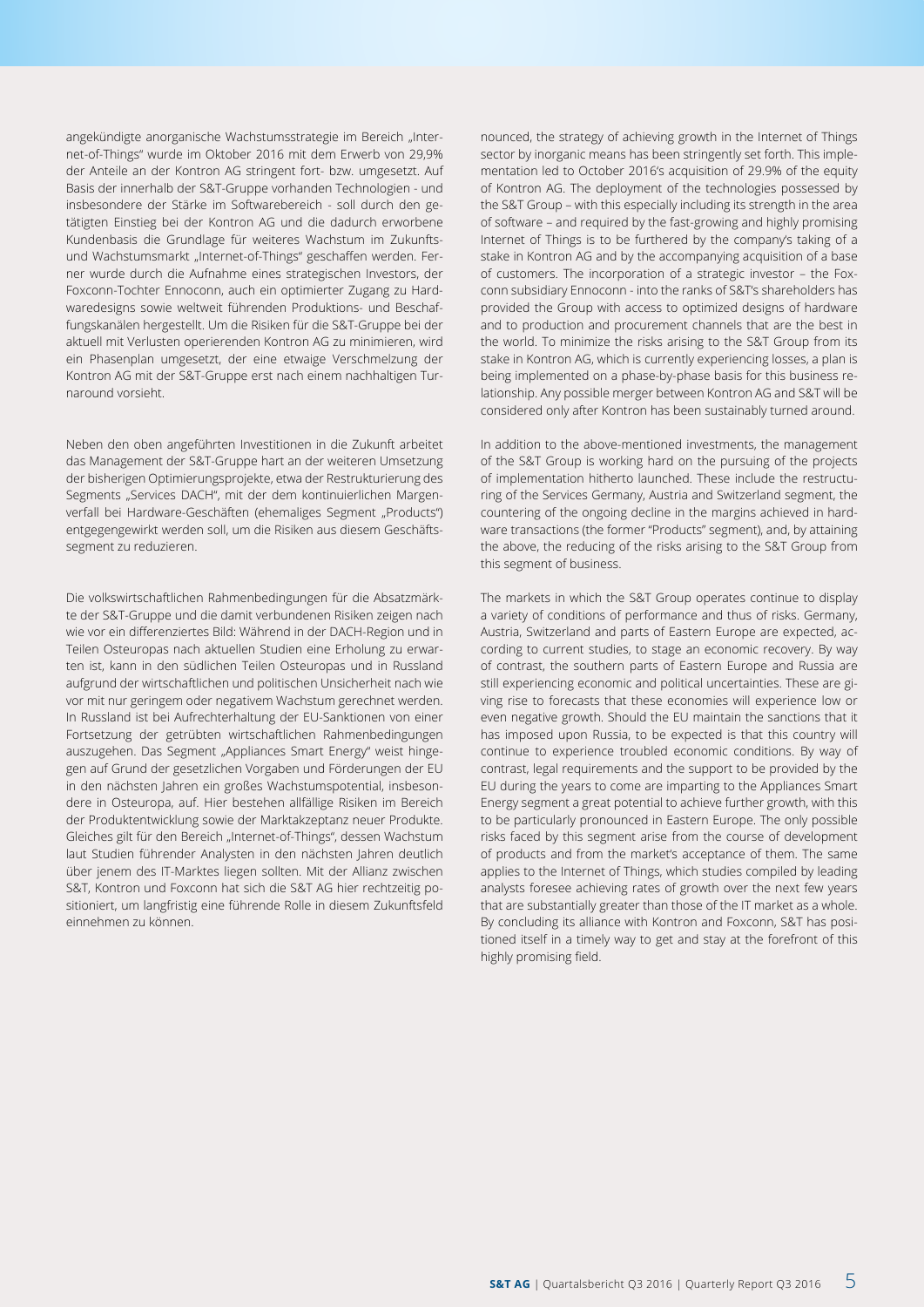| Konzern-Gewinn- und Verlustrechnung   Consolidated income statement                                                                                          | 01-09/2016<br><b>TEUR</b> | 01-09/2015<br><b>TEUR</b> | 07-09/2016<br><b>TEUR</b> | 07-09/2015<br><b>TEUR</b> |
|--------------------------------------------------------------------------------------------------------------------------------------------------------------|---------------------------|---------------------------|---------------------------|---------------------------|
| Umsatzerlöse   Revenues                                                                                                                                      | 301.342                   | 302.402                   | 104.955                   | 114.166                   |
| Aktivierte Entwicklungskosten   Capitalized development costs                                                                                                | 1.329                     | 1.767                     | 423                       | 757                       |
| Sonstige betriebliche Erträge   Other income                                                                                                                 | 3.349                     | 3.796                     | 341                       | 1.530                     |
| Aufwendungen für Material und sonstige bezogene Leistungen   Expenditures for materials and other services purchased                                         | $-196.469$                | $-197.549$                | $-68.506$                 | $-78.291$                 |
| Personalaufwand   Personnel expenditure                                                                                                                      | $-61.331$                 | $-63.162$                 | $-21.015$                 | $-21.230$                 |
| Abschreibungen   Depreciation and Amortization                                                                                                               | $-6.505$                  | $-5.613$                  | $-2.270$                  | $-1.900$                  |
| Sonstige betriebliche Aufwendungen   Other operating expenditures                                                                                            | $-28.820$                 | $-30.549$                 | $-9.888$                  | $-11.042$                 |
| Ergebnis aus der betrieblichen Tätigkeit   Results from business operations                                                                                  | 12.895                    | 11.092                    | 4.040                     | 3.990                     |
| Finanzerträge   Finance income                                                                                                                               | 218                       | 263                       | 63                        | 76                        |
| Finanzaufwendungen   Finance expenditures                                                                                                                    | $-2.888$                  | $-2.187$                  | $-918$                    | $-744$                    |
| Finanzergebnis   Financial result                                                                                                                            | $-2.670$                  | $-1.924$                  | $-855$                    | $-668$                    |
| Anteil am Ergebnis assoziierter Unternehmen   Result from associated companies                                                                               | $\mathsf{O}\xspace$       | 463                       | $\circ$                   | $\mathbf 0$               |
| Ergebnis vor Ertragssteuern   Earnings before taxes                                                                                                          | 10.225                    | 9.631                     | 3.185                     | 3.322                     |
| Ertragsteuern   Income taxes                                                                                                                                 | 787                       | $-516$                    | 1.251                     | $-176$                    |
| Konzernergebnis   Consolidated income                                                                                                                        | 11.012                    | 9.115                     | 4.436                     | 3.146                     |
| Periodenergebnis zurechenbar den Anteilsinhabern ohne beherrschenden Einfluss<br>Results from the period attributable to owners of non-controlling interests | 1.169                     | 1.212                     | 380                       | 668                       |
| Periodenergebnis zurechenbar den Anteilsinhabern der Muttergesellschaft<br>Results from the period attributable to owners of interests in parent company     | 9.843                     | 7.903                     | 4.056                     | 2.478                     |
| Ergebnis je Aktie (unverwässert)   Earnings per share (undiluted)                                                                                            | 0,22                      | 0,18                      | 0,09                      | 0,06                      |
| Ergebnis je Aktie (verwässert)   Earnings per share (diluted)                                                                                                | 0,22                      | 0,18                      | 0,09                      | 0,06                      |
| Durchschnittlich im Umlauf befindliche Aktien in Tausend (unverwässert)<br>Average number of shares in circulation thousands of shares (undiluted)           | 43.869                    | 43.407                    | 43.898                    | 43.675                    |
| Durchschnittlich im Umlauf befindliche Aktien in Tausend (verwässert)<br>Average number of shares in circulation thousands of shares (diluted)               | 45.105                    | 43.874                    | 45.220                    | 44.234                    |
| Anzahl Aktien zum Stichtag in Tausend   Number of shares as of balance sheet date (in thousands)                                                             | 43.916                    | 43.826                    | 43.916                    | 43.826                    |

| Konzern-Gesamtperiodenerfolgsrechnung   Statement of other comprehensive income                                                                                                                | 01-09/2016<br><b>TEUR</b> | 01-09/2015<br><b>TEUR</b> | 07-09/2016<br><b>TEUR</b> | 07-09/2015<br><b>TEUR</b> |
|------------------------------------------------------------------------------------------------------------------------------------------------------------------------------------------------|---------------------------|---------------------------|---------------------------|---------------------------|
| Konzernergebnis   Consolidated income                                                                                                                                                          | 11.012                    | 9.115                     | 4.436                     | 3.146                     |
| Beträge, die nicht in die Gewinn- und Verlustrechnung umgegliedert werden<br>Items that will not be reclassified to profit or loss                                                             |                           |                           |                           |                           |
| Neubewertungen gemäß IAS 19   Remeasurement according to IAS 19<br>Gewinne(+)/Verluste(-) aus Neubewertung   Gains(+)/losses(-) from remeasurement                                             | $\Omega$                  | $\Omega$                  | $\Omega$                  | $\Omega$                  |
| Beträge, die ggf. in künftigen Perioden in die Gewinn- und Verlustrechnung umgegliedert werden<br>Items that may be subsequently reclassified to profit or loss                                |                           |                           |                           |                           |
| Unrealisierte Gewinne/Verluste aus der Währungsumrechnung   Unrealized gains/losses from currency translation                                                                                  | 1.049                     | 538                       | 676                       | $-1.529$                  |
| Unrealisierte Gewinne/Verluste aus der Zeitwertbewertung von Wertpapieren zur Veräußerung verfügbar<br>Unrealized gains/losses from measurement at fair value of available for sale securities |                           | $\Omega$                  | $\Omega$                  | $\Omega$                  |
|                                                                                                                                                                                                | 1.049                     | 538                       | 676                       | $-1.529$                  |
| Sonstiges Ergebnis   Other comprehensive income                                                                                                                                                | 1.049                     | 538                       | 676                       | $-1.529$                  |
| Konzern-Gesamtperiodenerfolg   Total comprehensive income                                                                                                                                      | 12.061                    | 9.653                     | 5.112                     | 1.617                     |
| davon entfallen auf   of which attributable to                                                                                                                                                 |                           |                           |                           |                           |
| Anteilsinhaber ohne beherrschenden Einfluss   Owners of non-controlling interests                                                                                                              | 1.533                     | 1.212                     | 457                       | 53                        |
| Anteilsinhaber der Muttergesellschaft   Owners of interests in parent company                                                                                                                  | 10.528                    | 8.441                     | 4.655                     | 1.564                     |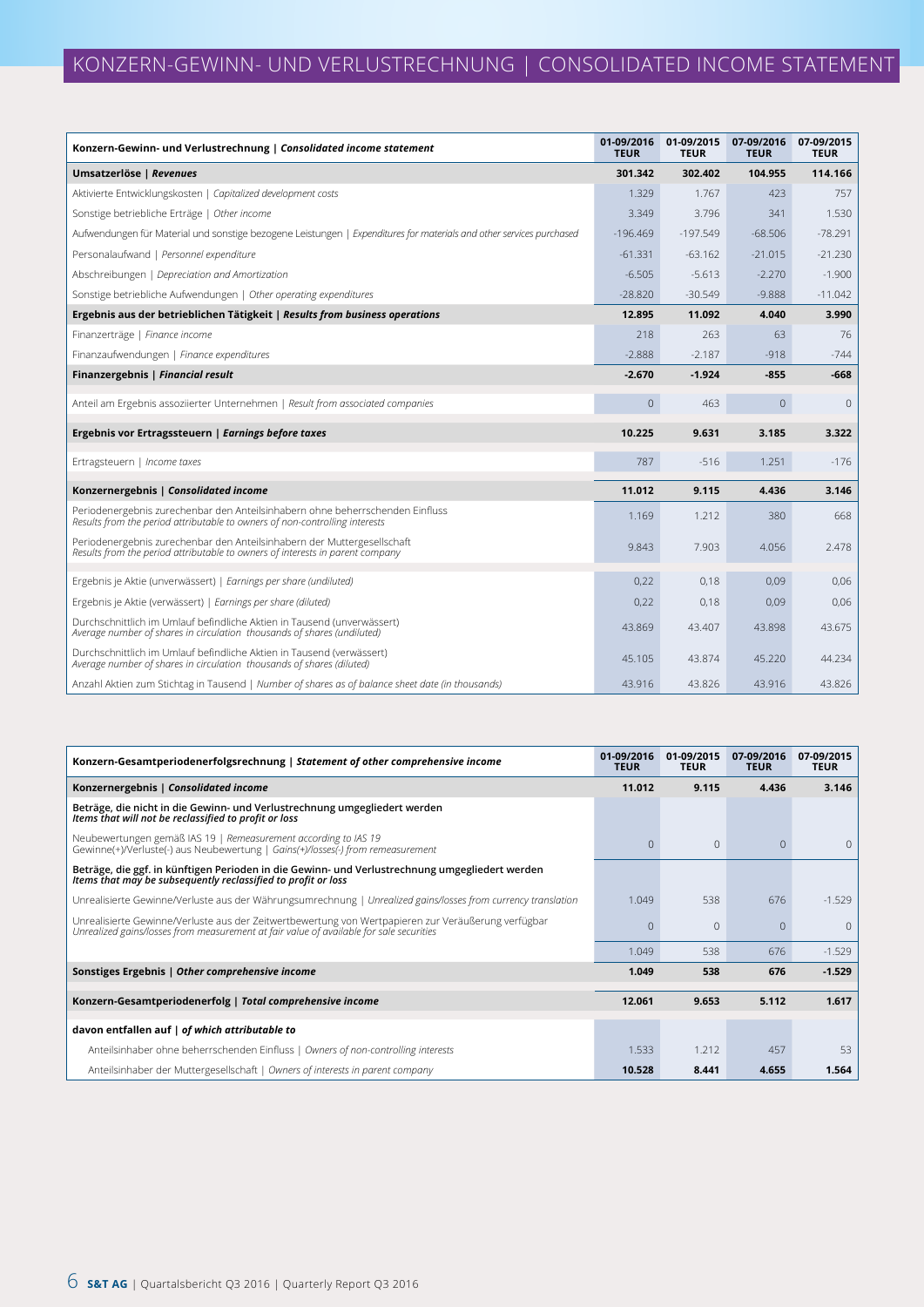| VERMÖGEN   Assets                                                      | 30.09.2016<br><b>TEUR</b> | 31.12.2015<br><b>TEUR</b> |
|------------------------------------------------------------------------|---------------------------|---------------------------|
| Langfristige Vermögenswerte   Non-current assets                       |                           |                           |
| Sachanlagen   Property, plant and equipment                            | 16.704                    | 15.154                    |
| Immaterielle Vermögenswerte   Intangible assets                        | 81.763                    | 72.773                    |
| Finanzielle Vermögenswerte   Financial assets                          | 4.503                     | 3.107                     |
| Latente Steuern   Deferred taxes                                       | 18.224                    | 15.902                    |
|                                                                        | 121.194                   | 106.936                   |
| Kurzfristige Vermögenswerte   Current assets                           |                           |                           |
| Vorräte   Inventories                                                  | 29.736                    | 28.717                    |
| Forderungen aus Lieferungen und Leistungen   Trade accounts receivable | 90.321                    | 86.432                    |
| Sonstige Forderungen und Vermögenswerte   Other receivables and assets | 30.259                    | 22.532                    |
| Liquide Mittel   Cash and cash equivalents                             | 29.930                    | 60.317                    |
| Zur Veräußerung gehaltene Vermögenswerte   Assets held for sale        | $\overline{0}$            | 14.124                    |
|                                                                        | 180.246                   | 212.122                   |
| <b>SUMME VERMÖGEN   Total assets</b>                                   | 301.440                   | 319.058                   |

| EIGENKAPITAL UND SCHULDEN   Equity and liabilities                                                                                      | 30.09.2016<br><b>TEUR</b> | 31.12.2015<br><b>TEUR</b> |
|-----------------------------------------------------------------------------------------------------------------------------------------|---------------------------|---------------------------|
| Konzerneigenkapital   Equity                                                                                                            |                           |                           |
| Gezeichnetes Kapital   Subscribed capital                                                                                               | 43.916                    | 43.836                    |
| Kapitalrücklage   Capital reserves                                                                                                      | 3.713                     | 8.117                     |
| Angesammelte Ergebnisse   Accumulated results                                                                                           | 57.413                    | 50.961                    |
| Sonstige Eigenkapitalbestandteile   Other reserves                                                                                      | $-2.423$                  | $-3.108$                  |
| Auf die Anteilsinhaber der Muttergesellschaft entfallendes Eigenkapital<br>Equity attributable to owners of interests in parent company | 102.619                   | 99.806                    |
| Anteile ohne beherrschenden Einfluss   Non-controlling interests                                                                        | 4.496                     | 2.431                     |
|                                                                                                                                         | 107.115                   | 102.237                   |
| Langfristige Schulden   Non-current liabilities                                                                                         |                           |                           |
| Langfristige finanzielle Verbindlichkeiten   Non-current financial liabilities                                                          | 38.886                    | 28.091                    |
| Sonstige langfristige Verbindlichkeiten   Other non-current liabilities                                                                 | 22.995                    | 17.871                    |
| Latente Steuern   Deferred taxes                                                                                                        | 1.555                     | 1.442                     |
| Rückstellungen   Provisions                                                                                                             | 2.705                     | 2.499                     |
|                                                                                                                                         | 66.141                    | 49.903                    |
| Kurzfristige Schulden   Current liabilities                                                                                             |                           |                           |
| Kurzfristige finanzielle Verbindlichkeiten   Current financial liabilities                                                              | 18.825                    | 22.863                    |
| Verbindlichkeiten aus Lieferungen und Leistungen   Trade accounts payable                                                               | 53.013                    | 70.094                    |
| Rückstellungen   Provisions                                                                                                             | 5.146                     | 5.950                     |
| Sonstige kurzfristige Verbindlichkeiten   Other current liabilities                                                                     | 51.200                    | 60.086                    |
| Schulden in Verbindung mit zur Veräußerung gehaltenen Vermögenswerten<br>Liabilities directly associated with assets held for sale      | $\Omega$                  | 7.925                     |
|                                                                                                                                         | 128.184                   | 166.918                   |
| SUMME EIGENKAPITAL UND SCHULDEN   Total equity and liabilities                                                                          | 301.440                   | 319.058                   |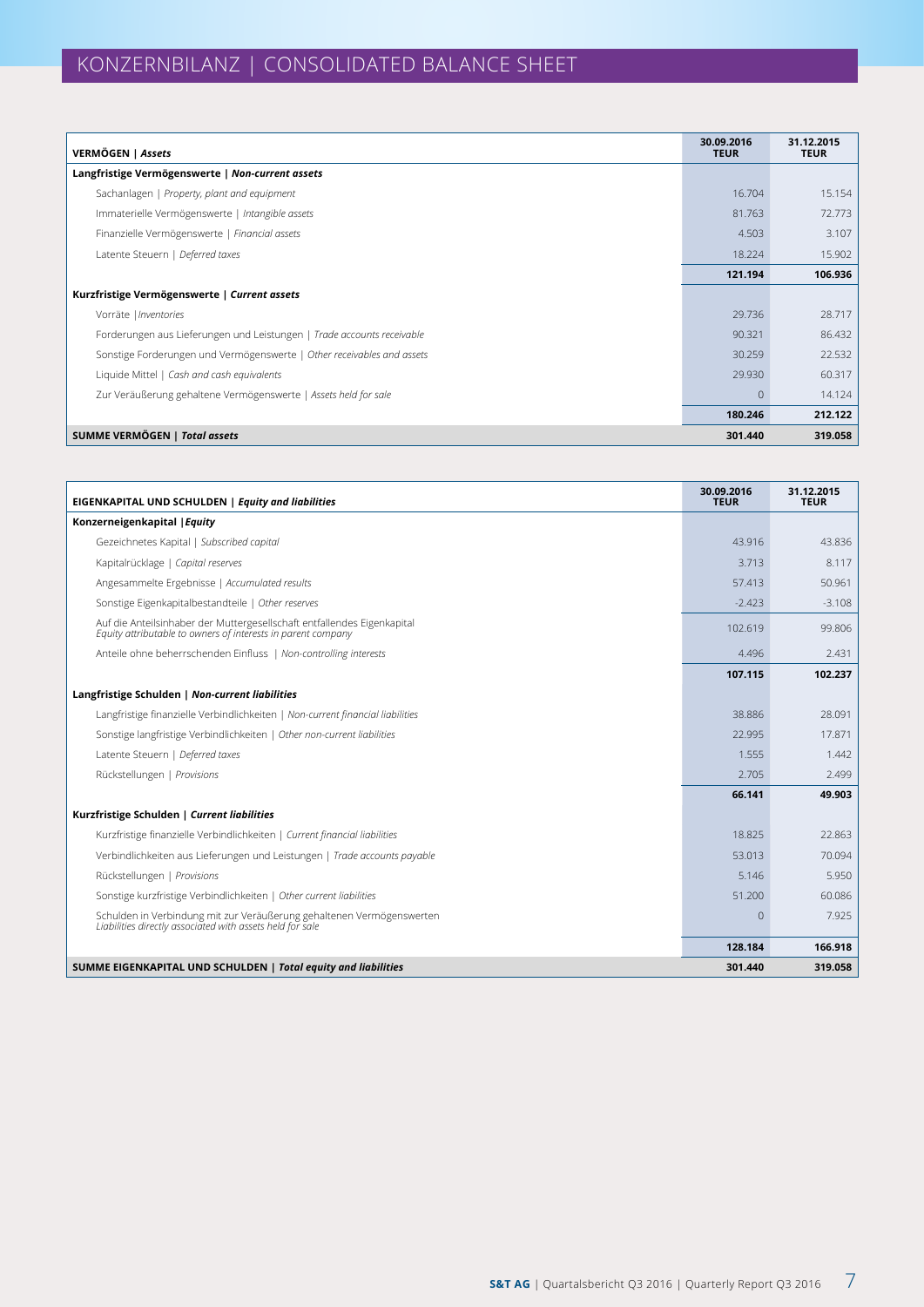# KONZERN-GELDFLUSSRECHNUNG | CONSOLIDATED CASH FLOW STATEMENT

|                                                                                                                                                                                                                                                               | 01-09/2016<br><b>TEUR</b> | 01-09/2015<br><b>TEUR</b> | 07-09/2016<br><b>TEUR</b> | 07-09/2015<br><b>TEUR</b> |
|---------------------------------------------------------------------------------------------------------------------------------------------------------------------------------------------------------------------------------------------------------------|---------------------------|---------------------------|---------------------------|---------------------------|
| Konzern-Cashflow aus betrieblicher Tätigkeit   Cash flows from operating activities                                                                                                                                                                           |                           |                           |                           |                           |
| Ergebnis vor Ertragssteuern   Earnings before taxes                                                                                                                                                                                                           | 10.225                    | 9.631                     | 3.185                     | 3.322                     |
| Abschreibungen   Depreciation and Amortization                                                                                                                                                                                                                | 6.505                     | 5.613                     | 2.270                     | 1.900                     |
| Zinsaufwendungen   Interest expenditures                                                                                                                                                                                                                      | 2.888                     | 2.187                     | 918                       | 744                       |
| Zinserträge und Erträge aus dem Abgang von Finanzanlagen<br>Interest and other income from the disposal of financial assets                                                                                                                                   | $-218$                    | $-264$                    | $-63$                     | $-77$                     |
| Anteil Ergebnis von assoziierten Unternehmen   Result from associated companies                                                                                                                                                                               | $\mathbf 0$               | $-463$                    | $\mathbf 0$               | $\overline{0}$            |
| Zunahme/Abnahme der Rückstellungen   Increase/decrease of provisions                                                                                                                                                                                          | $-73$                     | $-4.500$                  | $-548$                    | $-1.482$                  |
| Gewinne/Verluste aus dem Abgang von langfristigen nicht-finanziellen Vermögenswerten<br>Gains/losses from the disposal of non-current non-financial assets                                                                                                    | $-141$                    | -137                      | -8                        | $-38$                     |
| Veränderung von Vorräten   Changes in inventory                                                                                                                                                                                                               | 165                       | $-2.795$                  | $-632$                    | $-502$                    |
| Veränderung von Forderungen aus Lieferungen und Leistungen   Changes in trade accounts receivable                                                                                                                                                             | $-1.582$                  | 18.167                    | $-3.505$                  | $-14.167$                 |
| Veränderung von sonstigen Forderungen und Vermögenswerten   Changes in other receivables and assets                                                                                                                                                           | $-7.139$                  | $-1.946$                  | $-958$                    | 1.804                     |
| Veränderung von Verbindlichkeiten aus Lieferungen und Leistungen   Changes in trade accounts payable                                                                                                                                                          | $-9.889$                  | $-19.786$                 | $-2.579$                  | 14.411                    |
| Veränderung von sonstigen Verbindlichkeiten   Changes in other liabilities                                                                                                                                                                                    | $-1.573$                  | $-2.331$                  | 3.228                     | $-3.485$                  |
| Sonstige nicht zahlungswirksame Erträge und Aufwendungen   Other non-cash income and expenditures                                                                                                                                                             | $-1.875$                  | $-1.748$                  | $-417$                    | $-1.510$                  |
| Aus laufender Geschäftstätigkeit erwirtschaftete Zahlungsmittel   Cash and cash equivalents from operations                                                                                                                                                   | $-2.707$                  | 1.628                     | 891                       | 920                       |
| Gezahlte Ertragssteuern   Income taxes paid                                                                                                                                                                                                                   | $-3.141$                  | $-1.769$                  | $-736$                    | 25                        |
| Netto-Geldfluss aus der operativen Tätigkeit   Net cash flows from operating activities                                                                                                                                                                       | $-5.848$                  | $-141$                    | 155                       | 945                       |
| Konzern-Cashflow aus der Investitionstätigkeit   Cash flows from investing activities                                                                                                                                                                         |                           |                           |                           |                           |
| Erwerb von Ifr. nicht-finanziellen Vermögenswerten   Purchase of non-current non-financial assets                                                                                                                                                             | $-5.354$                  | $-7.013$                  | $-1.233$                  | $-3.005$                  |
| Erwerb von Finanzinstrumenten   Purchase of financial instruments                                                                                                                                                                                             | $-56$                     | $-135$                    | $-56$                     | $-135$                    |
| Erlöse aus dem Verkauf von nicht finanziellen Vermögenswerten   Proceeds from sale of non-financial assets                                                                                                                                                    | 1.002                     | 289                       | 75                        | 123                       |
| Ein-/Auszahlung für Finanzinstrumente   Disposal/purchase of financial instruments                                                                                                                                                                            | $-2.092$                  | 249                       | $\overline{4}$            | 17                        |
| Ein-/Auszahlungen für den Erwerb von Tochterunternehmen abzüglich übernommener Zahlungsmittel und<br>zuzüglich übernommener Kontokorrentverbindlichkeiten                                                                                                     | $-10.056$                 | $-967$                    | $-1.486$                  | 334                       |
| Payments to acquire subsidiaries less cash assumed and plus current account liabilities assumed                                                                                                                                                               |                           |                           |                           |                           |
| Einzahlungen für den Verkauf von Tochterunternehmen abzüglich abgegangener Zahlungsmittel und zuzügllich<br>abgegangener Kontokorrentverbindlichkeiten<br>Proceeds from sale of subsidiaries less cash disposed and plus current account liabilities disposed | $-2.133$                  | 0                         | $\mathbf 0$               | $\mathbf{0}$              |
| Darlehen an assoziierte Unternehmen   Loans to associated companies                                                                                                                                                                                           | $\mathbf{0}$              | $-2.518$                  | $\theta$                  | $\mathbf 0$               |
| Zinseinnahmen   Interest income                                                                                                                                                                                                                               | 137                       | 210                       | 37                        | 31                        |
| Netto-Geldfluss aus Investitionstätigkeit   Net cash flows from investing activities                                                                                                                                                                          | $-18.552$                 | $-9.885$                  | $-2.659$                  | $-2.635$                  |
| Konzern-Cashflow aus der Finanzierungstätigkeit   Cash flows from financing activities                                                                                                                                                                        |                           |                           |                           |                           |
| Aufnahme/Rückzahlung Finanzverbindlichkeiten   Increase/decrease in financial liabilities                                                                                                                                                                     | 4.209                     | 9.618                     | $-2.789$                  | 3.999                     |
| Gezahlte Zinsen   Interests paid                                                                                                                                                                                                                              | $-2.899$                  | $-2.267$                  | $-538$                    | $-408$                    |
| Dividenden an Anteile ohne beherrschenden Einfluss   Dividends to owners of non-controlling interests                                                                                                                                                         | $-3.824$                  | $-708$                    | $-335$                    | $-701$                    |
| Dividenden an die Anteilsinhaber der Muttergesellschaft   Dividends to owners of interests in parent company                                                                                                                                                  | $-3.510$                  | $-3.065$                  | $\mathbf 0$               | $-3.065$                  |
| Kapitalerhöhung (abzüglich Transaktionskosten)   Capital increase (less transaction costs)                                                                                                                                                                    | 256                       | $-82$                     | 129                       | $-82$                     |
| Netto-Geldfluss aus der Finanzierungstätigkeit   Net cash flows from financing activities                                                                                                                                                                     | $-5.768$                  | 3.496                     | $-3.533$                  | $-257$                    |
| Wechselkursveränderungen   Changes in exchange rates                                                                                                                                                                                                          | 215                       | 371                       | 737                       | $-1.043$                  |
| Veränderung des Finanzmittelbestandes   Changes in cash and cash equivalents                                                                                                                                                                                  | -29.953                   | $-6.159$                  | $-5.300$                  | $-2.990$                  |
| Finanzmittelbestand zu Beginn des Geschäftsjahres   Financial funds as of the beginning of the financial year                                                                                                                                                 | 44.267                    | 27.492                    | 19.614                    | 24.323                    |
| Finanzmittelbestand am Ende des Geschäftsjahres<br>Financial funds as of the end of the financial year                                                                                                                                                        | 14.314                    | 21.333                    | 14.314                    | 21.333                    |
| Kontokorrentverbindlichkeiten   Overdrafts                                                                                                                                                                                                                    | 15.229                    | 14.499                    | 15.229                    | 14.499                    |
| Guthaben bei Kreditinstituten mit Verfügungsbeschränkung   Restricted-disposition credit balances at banks                                                                                                                                                    | 387                       | 372                       | 387                       | 372                       |
| Liquide Mittel gesamt   Total cash and cash equivalents                                                                                                                                                                                                       | 29.930                    | 36.204                    | 29.930                    | 36.204                    |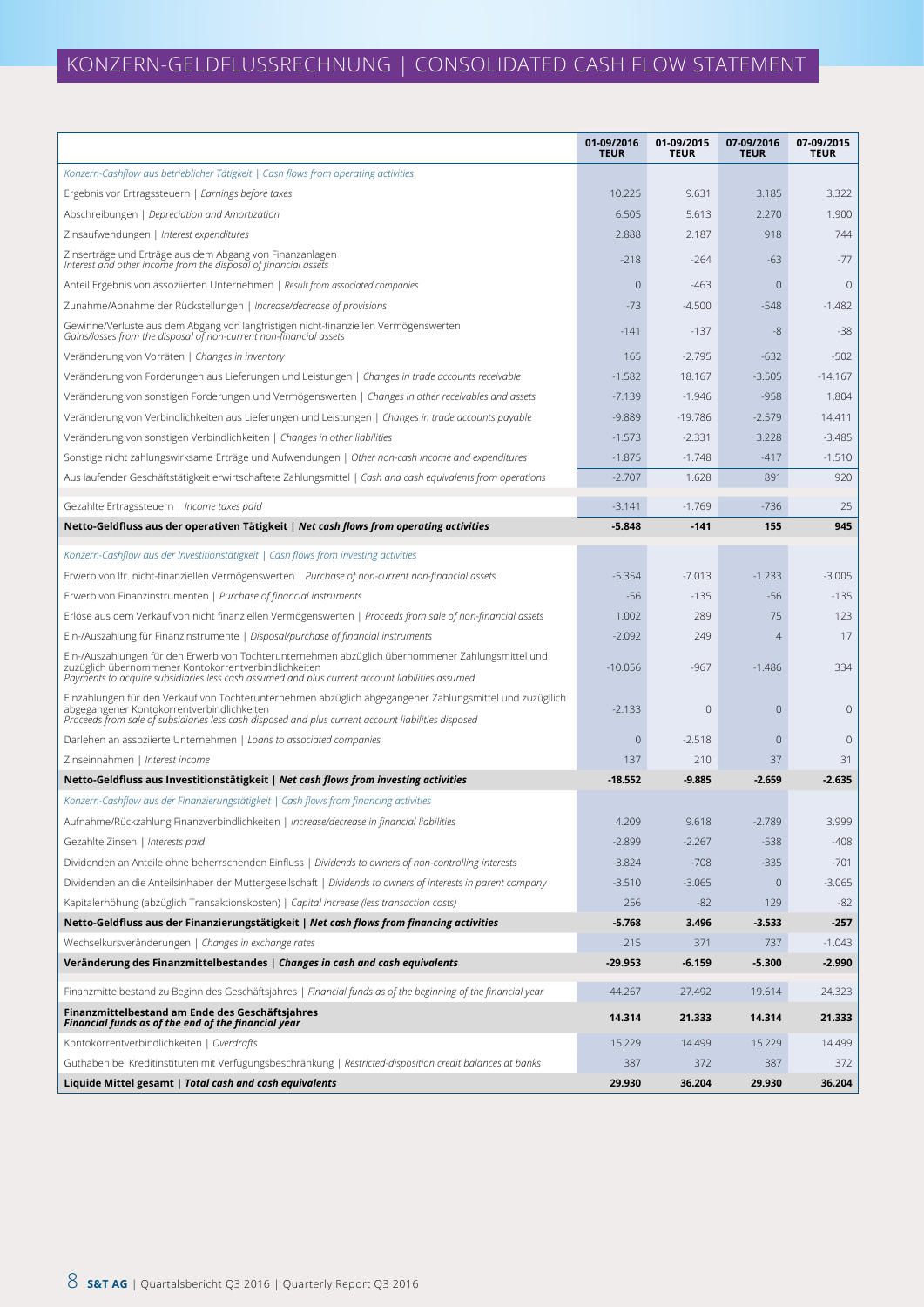|                                                                                                                   | Auf die Anteilsinhaber der Muttergesellschaft entfallendes Eigenkapital<br>Equity attributable to owners of interests in parent company |                  |                                   |                                           |              |                              | Eigenkapital |
|-------------------------------------------------------------------------------------------------------------------|-----------------------------------------------------------------------------------------------------------------------------------------|------------------|-----------------------------------|-------------------------------------------|--------------|------------------------------|--------------|
|                                                                                                                   | Gezeichnetes<br>Kapital                                                                                                                 | Kapitalrücklagen | Angesammelte<br><b>Ergebnisse</b> | Sonstige<br>Eigenkapital-<br>bestandteile | Gesamt       |                              |              |
|                                                                                                                   | Subscribed capital                                                                                                                      | Capital reserves | Accumulated results               | Other reserves                            | Total        | Non-controlling<br>interests | Equity       |
|                                                                                                                   | <b>TEUR</b>                                                                                                                             | <b>TEUR</b>      | <b>TEUR</b>                       | <b>TEUR</b>                               | <b>TEUR</b>  | <b>TEUR</b>                  | <b>TEUR</b>  |
| Stand 1. Jänner 2015   as of January 1, 2015                                                                      | 43.271                                                                                                                                  | 8.235            | 38.314                            | $-2.890$                                  | 86.930       | 2.797                        | 89.727       |
| Konzern-Gesamtperiodenerfolg<br><b>Total comprehensive income</b>                                                 |                                                                                                                                         |                  |                                   |                                           |              |                              |              |
| Konzernergebnis   Consolidated income                                                                             | $\overline{0}$                                                                                                                          | $\overline{0}$   | 7.903                             | $\mathbf{0}$                              | 7.903        | 1.212                        | 9.115        |
| Sonstiges Ergebnis   Other comprehensive income                                                                   | $\Omega$                                                                                                                                | $\mathbf{0}$     | $-120$                            | 538                                       | 418          | 22                           | 440          |
|                                                                                                                   | $\mathbf{0}$                                                                                                                            | $\mathbf 0$      | 7.783                             | 538                                       | 8.321        | 1.234                        | 9.555        |
| Übrige Veränderungen   Other changes                                                                              |                                                                                                                                         |                  |                                   |                                           |              |                              |              |
| Erwerb von Tochterunternehmen<br>Acquisition of subsidiaries                                                      | 0                                                                                                                                       | $\mathbf 0$      | $\mathbf{0}$                      | $\mathbf{0}$                              | $\Omega$     | $-491$                       | $-491$       |
| Aktienoptionen   Stock options plan                                                                               | 35                                                                                                                                      | 186              | $\overline{0}$                    | $\mathbf 0$                               | 221          | $\overline{0}$               | 221          |
|                                                                                                                   | 35                                                                                                                                      | 186              | $\mathbf 0$                       | $\mathbf 0$                               | 221          | -491                         | $-270$       |
| Transaktionen mit Anteilseignern<br><b>Transactions with owners of interests</b>                                  |                                                                                                                                         |                  |                                   |                                           |              |                              |              |
| Dividenden   Dividends                                                                                            | $\overline{0}$                                                                                                                          | $\mathbf{0}$     | $-3.065$                          | $\overline{0}$                            | $-3.065$     | $-768$                       | $-3.833$     |
| Kapitalerhöhung aus Sacheinlage   Increase<br>in capital through consideration                                    | 520                                                                                                                                     | $-520$           | $\overline{0}$                    | $\mathbf{0}$                              | $\mathbf{0}$ | $\mathbf{0}$                 | $\pmb{0}$    |
| Transaktionskosten   Transaction costs                                                                            | 0                                                                                                                                       | $-180$           | $\overline{0}$                    | $\overline{0}$                            | $-180$       | $\mathbf{0}$                 | $-180$       |
|                                                                                                                   | 520                                                                                                                                     | $-700$           | $-3.065$                          | $\mathbf{0}$                              | $-3.245$     | $-768$                       | $-4.013$     |
| Stand 30. September 2015   as of<br>September 30, 2015                                                            | 43.826                                                                                                                                  | 7.721            | 43.032                            | $-2.352$                                  | 92.227       | 2.772                        | 94.999       |
|                                                                                                                   |                                                                                                                                         |                  |                                   |                                           |              |                              |              |
| Stand 1. Jänner 2016   as of January 1, 2016<br>Konzern-Gesamtperiodenerfolg<br><b>Total comprehensive income</b> | 43.836                                                                                                                                  | 8.117            | 50.961                            | $-3.108$                                  | 99.806       | 2.431                        | 102.237      |
| Konzernergebnis   Consolidated income                                                                             | $\overline{0}$                                                                                                                          | $\mathbf 0$      | 9.843                             | $\overline{0}$                            | 9.843        | 1.169                        | 11.012       |
| Sonstiges Ergebnis   Other comprehensive income                                                                   | $\overline{0}$                                                                                                                          | $\overline{0}$   | $\overline{0}$                    | 685                                       | 685          | 364                          | 1.049        |
|                                                                                                                   | $\bf{0}$                                                                                                                                | $\bf{0}$         | 9.843                             | 685                                       | 10.528       | 1.533                        | 12.061       |
| Ubrige Veränderungen   Other changes                                                                              |                                                                                                                                         |                  |                                   |                                           |              |                              |              |
| Erwerb von Tochterunternehmen<br>Acquisition of subsidiaries                                                      | $\overline{0}$                                                                                                                          | $\overline{0}$   | $\overline{0}$                    | $\overline{0}$                            | $\mathbf{0}$ | $-108$                       | $-108$       |
| Aktienoptionen   Stock options plan                                                                               | 80                                                                                                                                      | 603              | $\overline{0}$                    | $\mathbf{0}$                              | 683          | $\overline{0}$               | 683          |
|                                                                                                                   | 80                                                                                                                                      | 603              | $\bf{0}$                          | $\mathbf{0}$                              | 683          | $-108$                       | 575          |
| Transaktionen mit Anteilseignern<br><b>Transactions with owners of interests</b>                                  |                                                                                                                                         |                  |                                   |                                           |              |                              |              |
| Veränderung von Anteilen ohne<br>beherrschenden Einfluss<br>Changes in non-controlling interests                  | $\overline{0}$                                                                                                                          | $-5.006$         | 119                               | $\mathbf{0}$                              | $-4.887$     | 1.704                        | $-3.183$     |
| Dividenden   Dividends                                                                                            | $\overline{0}$                                                                                                                          | $\overline{0}$   | $-3.510$                          | $\mathbf{0}$                              | $-3.510$     | $-1.064$                     | $-3.724$     |
| Transaktionskosten   Transaction costs                                                                            | $\overline{0}$                                                                                                                          | $-1$             | $\overline{0}$                    | $\overline{0}$                            | $-1$         | $\Omega$                     | $-1$         |
|                                                                                                                   | $\bf{0}$                                                                                                                                | $-5.007$         | $-3.391$                          | $\mathbf{0}$                              | $-8.398$     | 640                          | $-7.758$     |
| Stand 30. September 2016   as of<br>September 30, 2016                                                            | 43.916                                                                                                                                  | 3.713            | 57.413                            | $-2.423$                                  | 102.619      | 4.496                        | 107.115      |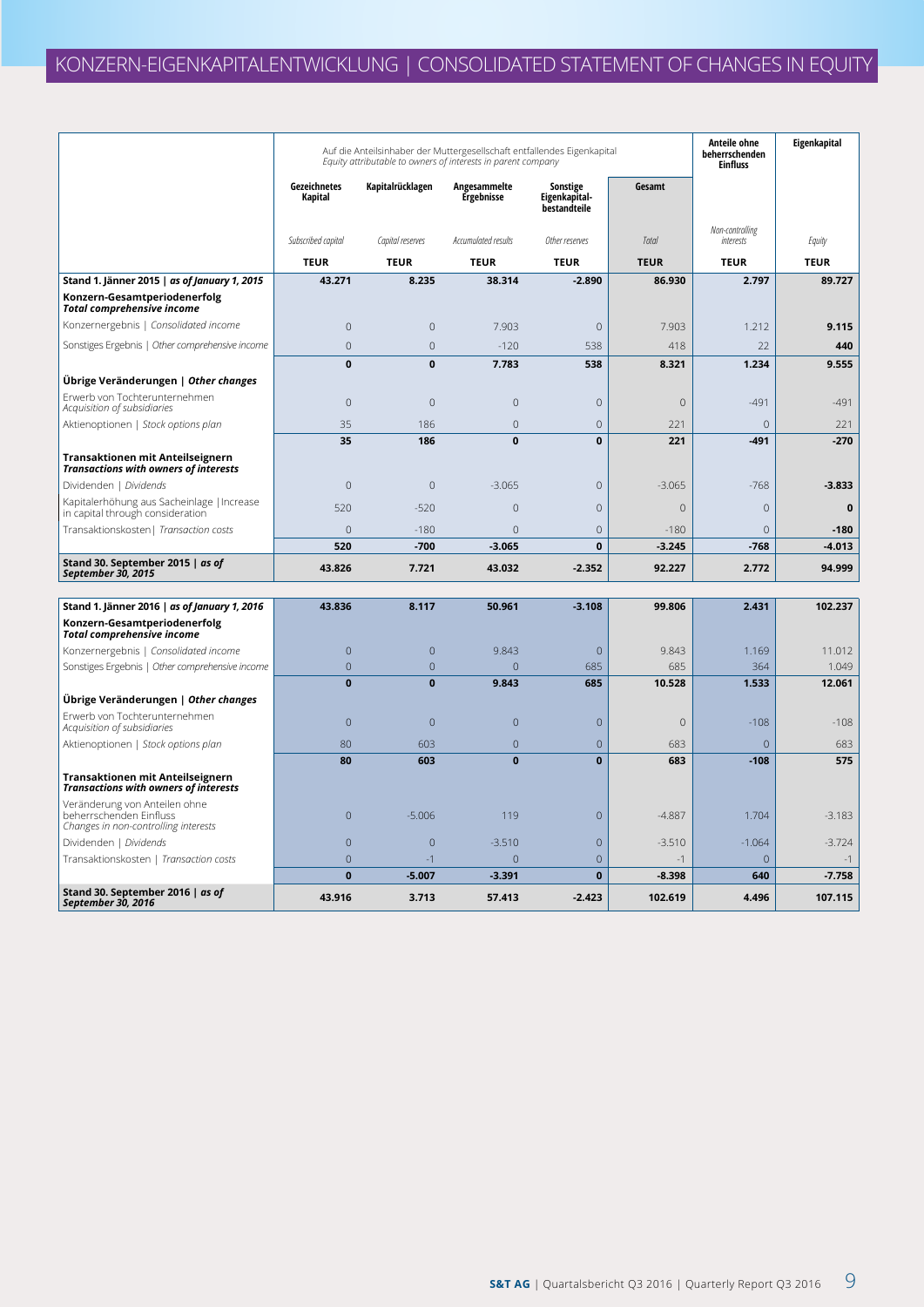#### **Grundsätze der Rechnungslegung**

Der Konzernzwischenabschluss zum 30. September 2016 der S&T AG wurde in Übereinstimmung mit den Rechnungslegungsstandards des International Accounting Standards Board (IASB), den International Financial Reporting Standards (IFRS) sowie den Interpretationen des IFRS Interpretation Committee (IFRS IC), wie sie in der Europäischen Union anzuwenden sind, erstellt. Die Bilanzierungsund Bewertungsgrundsätze vom Konzernabschluss zum 31. Dezember 2015 wurden unverändert angewandt.

Der Konzernzwischenabschluss zum 30. September 2016 wurde weder geprüft noch einer prüferischen Durchsicht unterzogen.

Soweit nicht anders vermerkt, werden alle Beträge in Tausend Euro (TEUR) angegeben.

#### **Konsolidierungskreis**

Der Konzernabschluss umfasst die S&T AG und alle Tochtergesellschaften, an denen die S&T AG unmittelbar oder mittelbar die Kontrolle ausübt. In den ersten neun Monaten des Geschäftsjahres 2016 hat sich die Anzahl der vollkonsolidierten Unternehmen wie folgt entwickelt:

#### **Principles of accounting**

The preliminary consolidated financial accounts of S&T AG as of September 30, 2016 have been compiled according to the financial reporting standards of the International Accounting Standards Board (IASB), of the International Financial Reporting Standards (IFRS) and to the interpretations of the IFRS Interpretation Committee (IFRS IC), as they are to be applied in the European Union. The principles of financial reporting and measurement employed in the financial statements for the year ending on December 31, 2015 were applied to the compilation of these accounts, without there having been any changes in such.

The preliminary consolidated accounts as of September 30, 2016 have been neither officially audited nor reviewed by an auditor.

Unless otherwise noted, all amounts are denominated in thousands of euros (TEUR).

#### **Group of consolidated companies**

Comprised in the consolidated financial statements are S&T AG and all subsidiaries upon which S&T AG directly or indirectly exerts control. The number of companies fully consolidated into the group developed as follows during the first nine months of financial year 2016:

| Konzerngesellschaften (Anzahl)   Group companies (number)                                                                 | 2016          |
|---------------------------------------------------------------------------------------------------------------------------|---------------|
| Anzahl der voll konsolidierten Gesellschaften 1. Jänner   Number of fully-consolidated companies as of January 1st        | 46            |
| Gründungen   Companies founded                                                                                            | $\mathcal{P}$ |
| Verschmelzungen von Konzerngesellschaften   Mergers of group companies                                                    | $-3$          |
| Unternehmenserwerbe   Companies acquired                                                                                  | 6             |
| Disposals<br>Abgänge                                                                                                      |               |
| Anzahl der voll konsolidierten Gesellschaften 30. September   Number of fully-consolidated companies as of September 30th | 50            |

#### Veränderung des Konsolidierungskreises 2016

Im November 2015 hat die S&T AG einen Gesellschaftsvertrag über die Errichtung der NES OE Vertriebs-GmbH, Linz, Österreich, abgeschlossen. Die Eintragung der Gesellschaft im Firmenbuch erfolgte am 22. Jänner 2016. Die S&T AG hält 51% an der Gesellschaft. Unternehmensgegenstand ist der Vertrieb und die Lieferung von IT- und Smart-Meter Lösungen.

Im Mai 2016 hat die RTSoft Project OOO, Moskau, Russische Föderation, einen Vertrag über die Gründung der SHS OOO, Moskau, geschlossen. Die Eintragung der Gesellschaft im Firmenregister erfolgte am 16. Mai 2016. Die RTSoft Project OOO hält 100% an der SHS OOO. Die Gesellschaft wurde gegründet, um zukünftig Software und eigene Softwareentwicklungen im Bereich Industrial Automation zu vertreiben. Bislang erfolgte der Vertrieb durch die RTSoft AO.

Mit Eintragung der Verschmelzung im Handelsregister vom 24. Februar 2016 wurde die MAXDATA GmbH, Mendig, Deutschland, als übertragende Gesellschaft auf die XTRO IT Solutions GmbH, Ismaning, Deutschland, verschmolzen. Zugleich erfolgten die Verlegung des Geschäftssitzes nach Mendig und die Umfirmierung in S&T Deutschland GmbH.

Mit Eintragung der Verschmelzung im Handelsregister vom 2. Mai 2016 wurde die XTRO Products GmbH, Ismaning, Deutschland, als übertragende Gesellschaft auf die S&T Deutschland GmbH, Mendig, Deutschland, verschmolzen.

Mit Eintragung der Verschmelzung im Firmenbuch vom 23. Juli 2016 wurde die Novotech Banksysteme GmbH, Engerwitzdorf, Österreich, als übertragende Gesellschaft auf die "Novotech" Elektronik GmbH,

#### Changes in the group of companies consolidated 2016

S&T AG concluded in November 2015 a contract setting up NES OE Vertriebs-GmbH, Linz, Austria. The entry of the company into the corporate registry occurred on January 22, 2016. S&T AG owns 51% of the company's shares. The new company distributes and delivers IT and smart meter solutions.

In May, 2016, RTSoft Project OOO, Moscow, Russian Federation, concluded a contract stipulating the founding of SHS OOO, Moscow. The entering of the company in the corporate registry took place on May 16, 2016. RTSoft Project OOO owns 100% of the equity of SHS OOO. The company was founded in order to distribute software and proprietary-developed software-based innovations. These are destined for the industrial automation area. This distribution was previously handled by RTSoft AO.

The entering of the merger into the corporate registry on February 24, 2016, caused MAXDATA GmbH, Mendig, Germany, to be merged into XTRO IT Solutions GmbH, Ismaning, Germany. The latter company's headquarters were transferred, at the same time, to Mendig. The latter company was then renamed S&T Deutschland GmbH.

The entering of the merger into the corporate registry on May 2, 2016 caused XTRO Products GmbH, Ismaning, Germany, to be merged into S&T Deutschland GmbH, Mendig, Germany.

The entry on July 23, 2016 of the merger into the corporate registry caused Novotech Banksysteme GmbH, Engerwitzdorf, Austria, to be merged into "Novotech" Elektronik GmbH, Engerwitzdorf. Occurring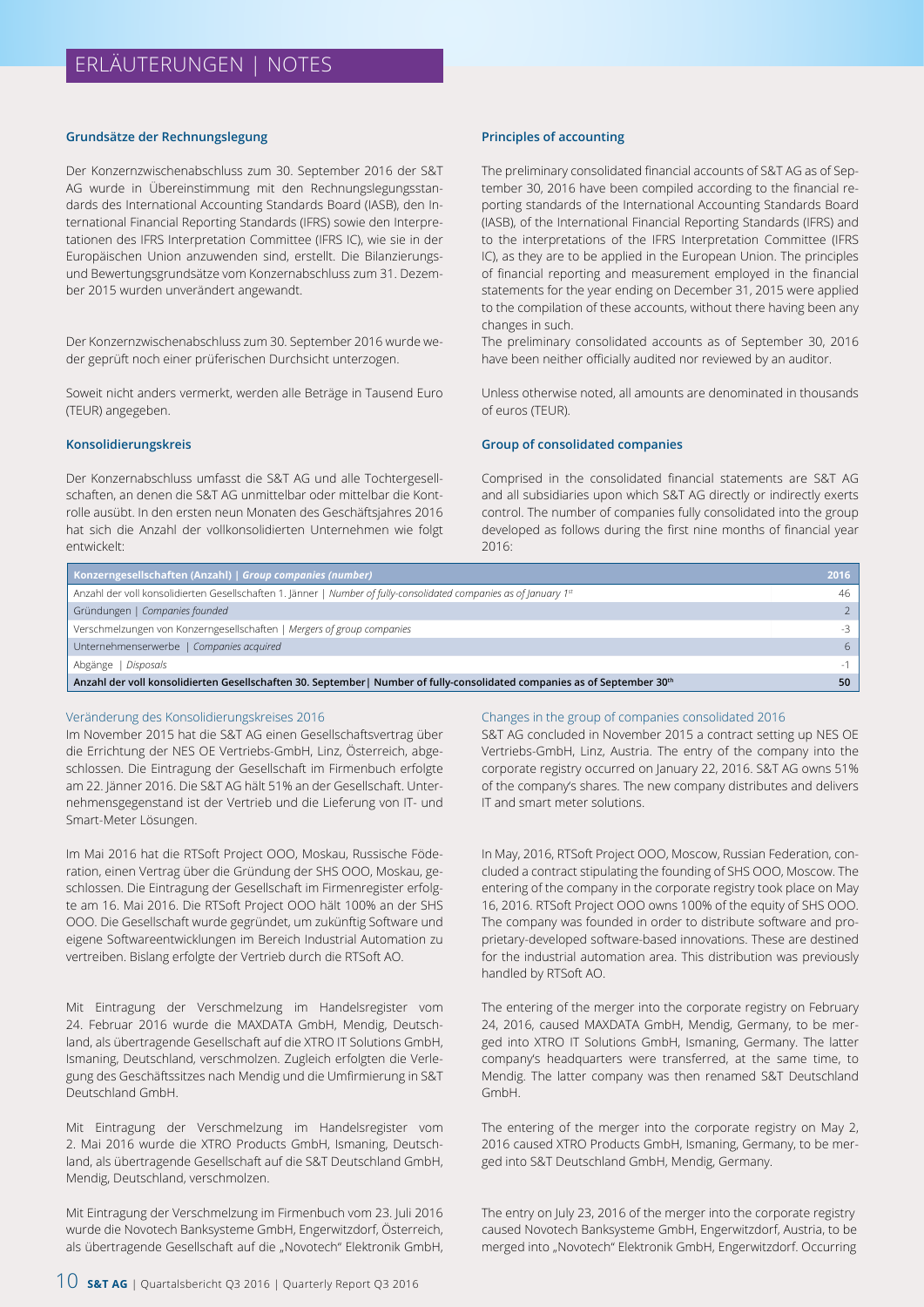Engerwitzdorf, verschmolzen. Zugleich erfolgte die Umfirmierung in S&T Electronics and Payment Systems GmbH.

#### Erwerb von 74,9% der Anteile an der NTSprosigma GmbH, Linz, Österreich

Im November 2015 hat die S&T AG einen Vertrag über den Erwerb von 74,9% der Anteile an der NTSprosigma GmbH, Linz, Österreich, zu einem Kaufpreis von TEUR 67 abgeschlossen. Die Eintragung der gegenständlichen Anteilsübertragung und der Übergang sämtlicher Rechte und Pflichten erfolgten im Jänner 2016. Die NTSprosigma GmbH wird ab dem 1. Jänner 2016 in den Konzernabschluss der S&T AG einbezogen.

Die NTSprosigma GmbH entwickelt und vertreibt im Rahmen ihrer Geschäftstätigkeit Softwareprodukte, insbesondere die Softwarelösungen "profiler" und profilerHT" und bietet dazugehörige Wartungs- und Supportdienstleistungen an..

Die erworbenen Vermögenswerte und Schulden wurden im Rahmen der Erstkonsolidierung im Konzernabschluss mit folgenden vorläufigen beizulegenden Zeitwerten erfasst:

at the same time was the latter's being renamed S&T Electronics and Payment Systems GmbH.

#### Acquisition of 74.9% of the shares of NTSprosigma GmbH, Linz, Austria

S&T AG concluded in November 2015 a contract foreseeing the acquisition of 74.9% of the shares of NTSprosigma GmbH, Linz, Austria. The purchase price was TEUR 67. The entry of the above transfer of shares and of all rights and duties associated with it took place in January 2016. NTSprosigma GmbH was consolidated as of January 1, 2016 into the consolidated financial statements of S&T AG.

NTSprosigma GmbH develops and distributes software, with this especially including the "profiler" and "profilerHT" solutions. The company also offers related maintenance and support services

The assets and liabilities acquired were recognized at the following fair values at the company's initial consolidation into the Group consolidated financial accounts:

| Erworbenes Nettovermögen   Net assets acquired                                                                         | in TEUR |
|------------------------------------------------------------------------------------------------------------------------|---------|
| Liquide Mittel   Cash and cash equivalents                                                                             | 3       |
| Langfristige Vermögenswerte   Non-current assets                                                                       | 756     |
| Vorräte   Inventories                                                                                                  | 38      |
| Forderungen aus Lieferungen und Leistungen (Nominalwert TEUR 123)   Trade accounts receivable (nominal value TEUR 123) | 82      |
| Sonstige Forderungen und Vermögenswerte   Other receivables and assets                                                 | 79      |
| Langfristige Schulden   Non-current liabilities                                                                        | $-612$  |
| Passive latente Steuern   Deferred tax liabilities                                                                     | $-54$   |
| Verbindlichkeiten aus Lieferungen und Leistungen   Trade accounts payable                                              | $-32$   |
| Sonstige kurzfristige Verbindlichkeiten   Other current liabilities                                                    | -597    |
| Kurzfristige finanzielle Verbindlichkeiten   Current financial liabilities                                             | $-145$  |
| Nettovermögen zum beizulegenden Zeitwert   Net assets at fair value                                                    | $-482$  |
|                                                                                                                        |         |
| Geschäfts- oder Firmenwert   Goodwill                                                                                  | in TEUR |
| Übertragene Gegenleistung   Consideration transferred                                                                  | 67      |
| Zum anteiligen Nettovermögen bewertete Anteile ohne beherrschenden Einfluss   Non-controlling interests at fair value  | $-121$  |
| Nettovermögen zum beizulegenden Zeitwert   Net assets at fair value                                                    | 482     |
| Geschäfts- oder Firmenwert   Goodwill                                                                                  | 428     |

Der sich aus der vorläufigen Kaufpreisallokation ergebende Geschäfts- oder Firmenwert wurde dem Segment "Appliances Security" zugeordnet.

Die Analyse des Zahlungsmittelflusses aufgrund des Unternehmens-

erwerbs stellt sich wie folgt dar:

The goodwill arising from the preliminary purchase price allocation was assigned to the "Appliances Security" segment.

The analysis of the cash flows arising from the acquisition of the company takes the following form:

| Nettozahlungsmittelfluss   Net flow of cash                                                            | in TEUR |
|--------------------------------------------------------------------------------------------------------|---------|
| Kaufpreis in bar beglichen   Purchase price paid in cash                                               |         |
| Mit dem Tochterunternehmen übernommene Zahlungsmittel   Cash assumed through takeover of subsidiary    | $-142$  |
| <b>Cashflow aus Investitionstätigkeit</b> $\overline{\phantom{a}}$ Cash flow from investing activities | $-142$  |

Die NTSprosgima GmbH hat seit dem Zeitpunkt der Vollkonsolidierung TEUR 486 zum Konzernumsatz und TEUR 184 zum Konzernergebnis beigetragen. Die Gesellschaft wurde mit Eintragung im Firmenbuch vom 16. Jänner 2016 in S&T prosigma GmbH umbenannt.

Am 14. September 2016 hat die S&T AG einen Kaufvertrag über den Erwerb der ausstehenden Anteile an der S&T prosigma GmbH abgeschlossen. Die S&T AG hält somit zum 30. September 2016 einen Anteil von 100% an der Gesellschaft. Die vereinbarte fixe Kaufpreiskomponente betrug TEUR 100

Since being fully consolidated into the Group, NTSprosgima GmbH has contributed TEUR 486 to the consolidated sales and TEUR 184 to consolidated income. Upon being entered into the corporate registry on January 16, 2016, the company was renamed S&T prosigma.

On September 14, 2016, S&T AG signed a contract to purchase the shares outstanding of S&T prosigma GmbH. S&T AG thus holds as of September 30, 2016, 100% of the company's equity. The fixed purchase price component agreed upon came to TEUR 100.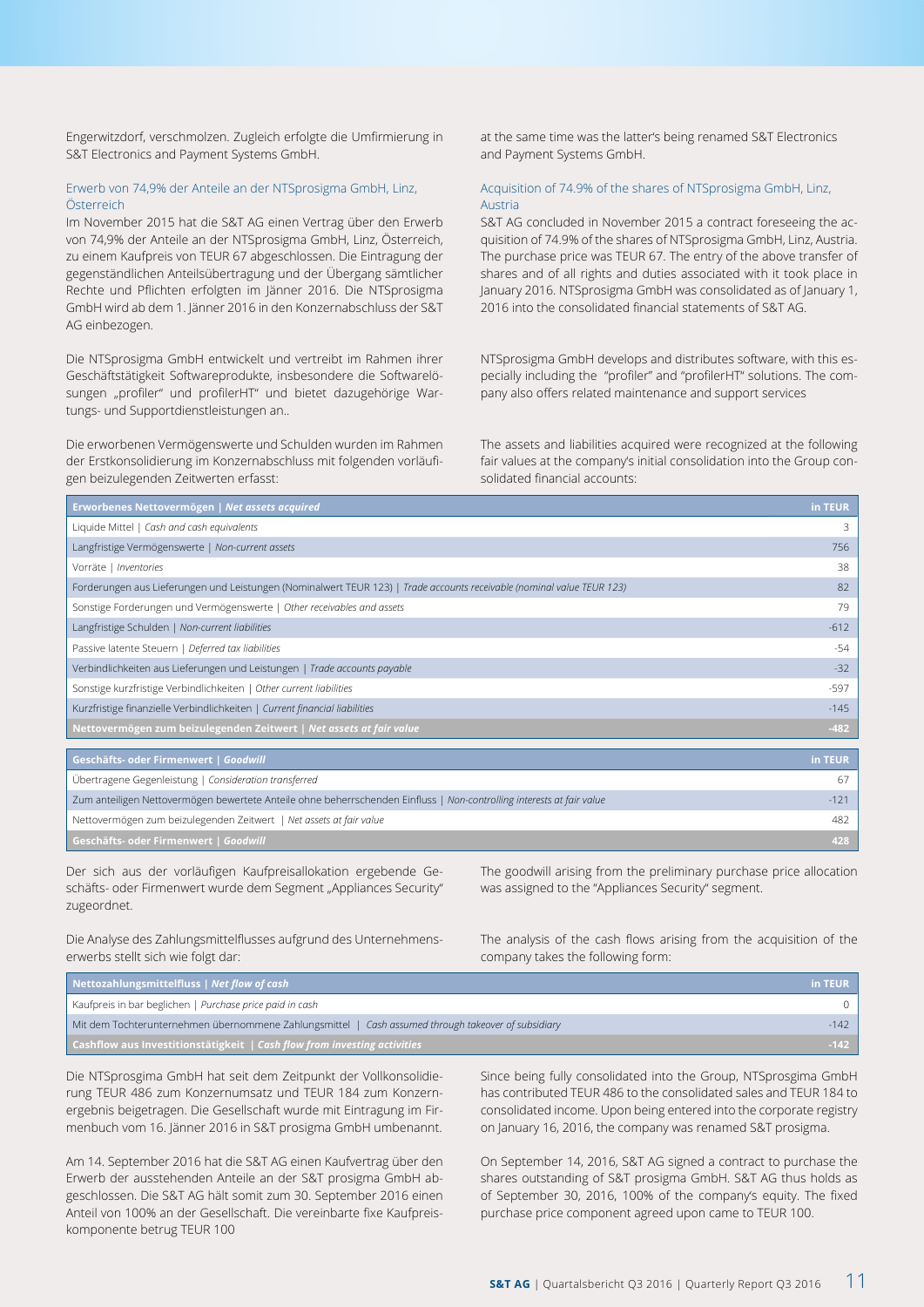|                                                                            | in TEUR |
|----------------------------------------------------------------------------|---------|
| Übertragene Gegenleistung   Consideration transferred                      | 100     |
| Übernommene Anteile ohne Beherrschung   Acquired non-controlling interests |         |
| Verrechnung mit Kapitalrücklage   Offset in capital reserves               | $183 -$ |

#### Erwerb des Geschäftsbetriebes Druckservice von der Hermann Buchner GmbH & Co KG, Linz, Österreich

Am 21. Dezember 2015 hat die S&T AG mit dem Masseverwalter im Konkursverfahren über das Vermögen der Hermann Buchner GmbH & Co KG, Linz, Österreich, einen Kaufvertrag über den Erwerb des Geschäftsbetriebes Druckservice abgeschlossen. Vertraglich vereinbart wurde der Übergang sämtlicher Rechte und Pflichten aus diesem Vertrag mit 1. Jänner 2016. Der Kaufpreis beträgt TEUR 500.

Die erworbenen Vermögenswerte wurden im Rahmen der Erstkonsolidierung im Konzernabschluss mit folgenden beizulegenden Zeitwerten erfasst:

#### Acquisition of the printing services business of Hermann Buchner GmbH & Co KG, Linz, Austria

On December 21, 2015, S&T AG concluded a contract with the liquidator handling the insolvency proceedings involving Hermann Buchner GmbH & Co KG, Linz. The contract was for the purchasing of the latter's printing services business. Contractually agreed upon was the the transferring to S&T AG as of January 1, 2016 of all rights and duties from this contract. The purchase price was TEUR 500.

The assets and liabilities acquired were recognized at the following fair values during the company's initial consolidation into the Group consolidated financial accounts:

| Erworbenes Nettovermögen   Net assets acquired                      | in TEUR |
|---------------------------------------------------------------------|---------|
| Langfristige Vermögenswerte   Non-current assets                    | 236     |
| Vorräte   Inventories                                               | 83      |
| Nettovermögen zum beizulegenden Zeitwert   Net assets at fair value | 319     |
|                                                                     |         |
| Geschäfts- oder Firmenwert   Goodwill                               | in TEUR |
| Übertragene Gegenleistung   Consideration transferred               | 500     |
| Nettovermögen zum beizulegenden Zeitwert   Net assets at fair value | $-319$  |

Der sich aus der Kaufpreisallokation ergebende Geschäfts- oder Firmenwert wurde dem Segment "Services DACH" zugeordnet.

Die Analyse des Zahlungsmittelflusses aufgrund des Unternehmenserwerbs stellt sich wie folgt dar:

The goodwill arising from the preliminary purchase price allocation was assigned to the "Services DACH" segment.

The analysis of the cash flows arising from the acquisition of the company takes the following form:

| Nettozalungsmittelfluss   Net flow of cash                               | in TEUR |
|--------------------------------------------------------------------------|---------|
| Kaufpreis in bar beglichen   Purchase price paid in cash                 |         |
| Cashflow aus Investitionstätigkeit   Cash flow from investing activities | $-500$  |

#### Erwerb von 100% der Anteile an der Amanox Solutions AG, Bern, Schweiz

Am 2. März 2016 hat die S&T AG einen von behördlichen Genehmigungen abhängigen, aufschiebend bedingten Kaufvertrag über den Erwerb der Amanox Solutions AG, Bern, Schweiz, abgeschlossen. Der Vertrag definiert, dass die S&T AG sofort 51,2% der Anteile übernimmt, betreffend der restlichen 48,8% wurden zwischen den Verkäufern und der S&T AG gegenseitige Verkaufs- und Kaufsoptionen vereinbart.

Die Erfüllung der im Kaufvertrag definierten Bedingungen für die Übertragung der Anteile und der damit verbundenen Beherrschung der Amanox Solutions AG durch die S&T AG erfolgte am 13. April 2016.

Die 2010 gegründete Amanox Solutions AG ist ein innovatives IT-Unternehmen mit dem Fokus auf die Bereiche skalierbare und effiziente Cloud Datacenter, Big Data, Smart ICT-Management und Orchestration-Lösungen. Als zuverlässiger und kompetenter Partner übernimmt das Unternehmen IT-Projekte ganzheitlich nach dem "Plan-Build-Run"-Prinzip. Amanox ergänzt das Portfolio von S&T und wird spezifisches Know-how in die S&T-Gruppe einbringen.

Der vereinbarte Kaufpreis für den Erwerb der ersten 51,2% der Anteile setzt sich aus einer fixen Kaufpreiskomponente in Höhe von TEUR 666 sowie einer variablen Kaufpreiskomponente zusammen. Die Höhe der variablen Kaufpreiskomponente orientiert sich an der

#### Acquisition of 100% of the shares of Amanox Solutions AG, Bern, **Switzerland**

On March 2, 2016 S&T AG concluded a contract – with this depending upon the securing of official approvals – to purchase 51.2% of the shares of Amanox Solutions AG, Bern, Switzerland. Reciprocal sales and purchase options were agreed upon between the sellers and S&T AG for the remaining 48.8% of the shares..

The satisfaction of the conditions for the transferring of the shares agreed upon in the purchase contract took place on April 13, 2016. This caused the acquisition of control over Amanox Solutions AG by S&T AG on that day.

Founded in 2010, Amanox Solutions AG is an innovative IT company whose focus is upon scalable and efficient cloud-dated data centers, big data, smart ICT management and orchestration solutions. The company is known to be a reliable and competent partner. As such, it is called upon to handle end-to-end IT projects exemplifying the "plan-build-run" principle. Amanox constitutes a valuable supplement to S&T's portfolio and technical know-how.

The price agreed upon for the purchase of the initial 51.2% of the shares was comprised of a fixed component amounting to TEUR 666 and of a variable one. The amount of the latter is determined by the development of the company's profits during 2016 – 2018. This was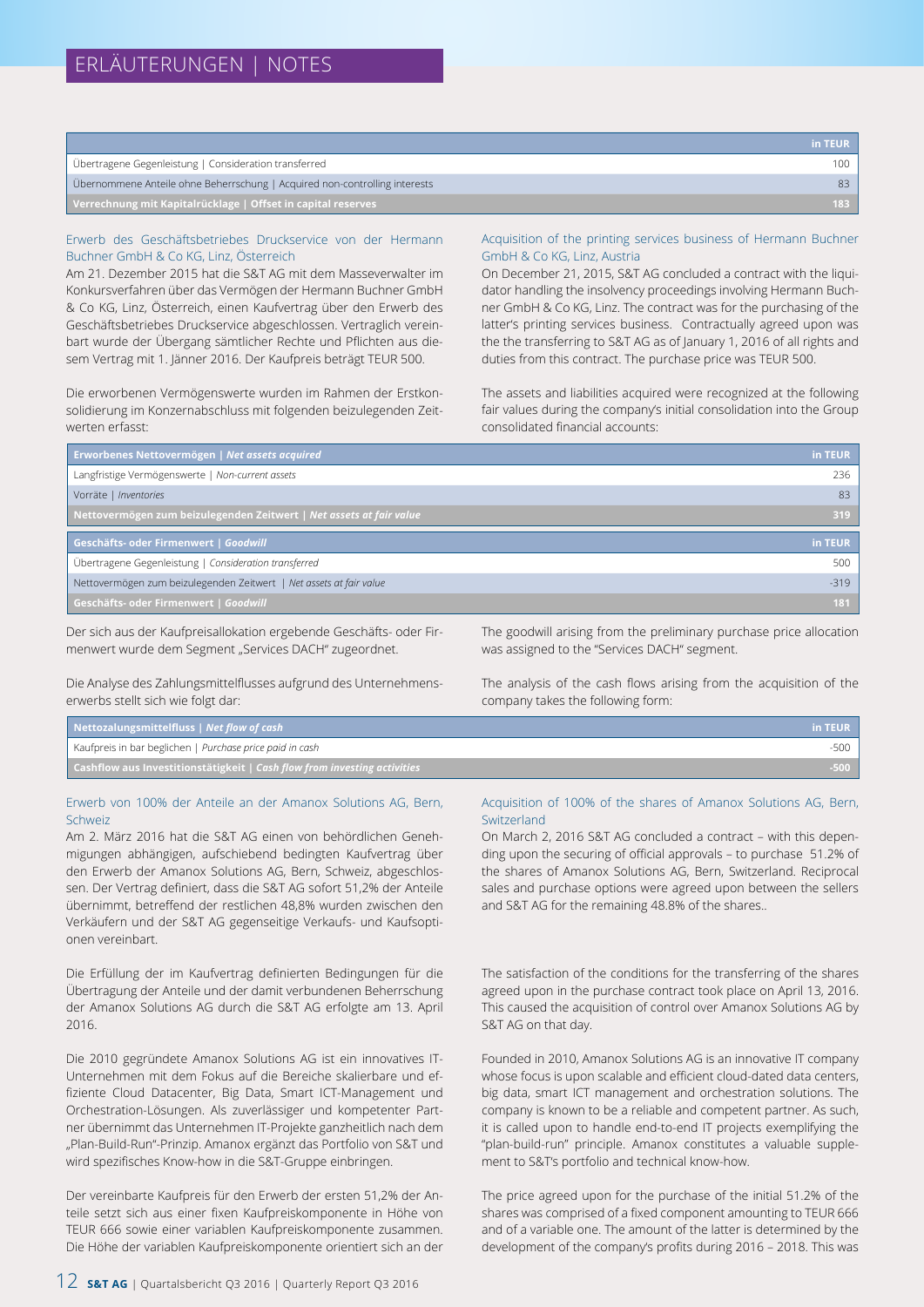Ertragsentwicklung der Gesellschaft in den Jahren 2016 – 2018 und wurde auf Basis der Planung zum Erwerbszeitpunkt mit ihrem beizulegenden Zeitwert angesetzt.

Für den Erwerb der weiteren 48,8% wurden gegenseitige Verkaufsund Kaufsoptionen vereinbart, wobei sich die Höhe der variablen Kaufpreiskomponente an den erzielten EBIT der Geschäftsjahre 2017 – 2021 orientiert.

Die erworbenen Vermögenswerte und Schulden wurden im Rahmen der Erstkonsolidierung im Konzernabschluss mit folgenden vorläufigen beizulegenden Zeitwerten erfasst:

recognized in the corporate accounts at the fair value as of the time of acquisition derived from corporate plans.

Reciprocal sales and purchase options were agreed upon for the acquisition of the further 48.8% share. The amount of the variable purchase price components is determined by the EBIT realized during the 2017 – 2021 financial years.

The assets and liabilities acquired were recognized at the following fair values during the company's initial consolidation into the Group consolidated financial accounts:

| Erworbenes Nettovermögen   Net assets acquired                                                                         | in TEUR  |
|------------------------------------------------------------------------------------------------------------------------|----------|
| Liquide Mittel   Cash and cash equivalents                                                                             | 539      |
| Langfristige Vermögenswerte   Non-current assets                                                                       | 449      |
| Vorräte   Inventories                                                                                                  | 5        |
| Forderungen aus Lieferungen und Leistungen (Nominalwert TEUR 712)   Trade accounts receivable (nominal value TEUR 712) | 690      |
| Sonstige Forderungen und Vermögenswerte   Other receivables and assets                                                 | 1.513    |
| Passive latente Steuern   Deferred tax liabilities                                                                     | $-107$   |
| Verbindlichkeiten aus Lieferungen und Leistungen   Trade accounts payable                                              | -75      |
| Sonstige kurzfristige Verbindlichkeiten   Other current liabilities                                                    | $-2.059$ |
| Nettovermögen zum beizulegenden Zeitwert   Net assets at fair value                                                    | 955      |
| Geschäfts- oder Firmenwert   Goodwill                                                                                  | in TEUR  |
| Übertragene Gegenleistung   Consideration transferred                                                                  | 4.234    |
| Nettovermögen zum beizulegenden Zeitwert   Net assets at fair value                                                    | $-955$   |
| Geschäfts- oder Firmenwert   Goodwill                                                                                  | 3.279    |

Der sich aus der vorläufigen Kaufpreisallokation ergebende Geschäfts- oder Firmenwert wurde dem Segment "Services DACH" zugeordnet.

The goodwill arising from the preliminary purchase price allocation was assigned to the "Services DACH" segment.

Die Analyse des Zahlungsmittelflusses aufgrund des Unternehmenserwerbs stellt sich wie folgt dar:

The analysis of the cash flows arising from the acquisition of the company takes the following form:

| Nettozahlungsmittelfluss   Net flow of cash                                                         | in TEUR |
|-----------------------------------------------------------------------------------------------------|---------|
| Kaufpreis in bar beglichen   Purchase price paid in cash                                            | -666    |
| Mit dem Tochterunternehmen übernommene Zahlungsmittel   Cash assumed through takeover of subsidiary | 539     |
| <b>Cashflow aus Investitionstätigkeit</b>   Cash flow from investing activities                     | $-127$  |

Die Amanox Solutions AG hat seit dem Zeitpunkt der Vollkonsolidierung TEUR 3.038 zum Konzernumsatz und TEUR 220 zum Konzernergebnis beigetragen. Wäre die Erstkonsolidierung der Gesellschaft zum 1. Jänner 2016 erfolgt, hätten sich die Umsatzerlöse des Konzerns um TEUR 1.638 und das Konzernergebnis um TEUR 127 verändert.

#### Erwerb von 100% der Anteile an der "Novotech" Elektronik Gesellschaft m.b.H. und der Novotech Banksysteme GmbH, Engerwitzdorf, Österreich

Mit Kauf- und Abtretungsvertrag vom 3. Mai 2016 haben die S&T AG, Linz, und die dem Konzern zugehörige S&T Embedded GmbH, Ismaning, Deutschland, 100% der Anteile an der "Novotech" Elektronik Gesellschaft m.b.H., Engerwitzdorf, Österreich, erworben. Die S&T AG hält 90% der Anteile, die S&T Embedded GmbH weitere 10%. Der Übergang der Beherrschung erfolgte am 3. Mai 2016, womit die Gesellschaften ab Mai 2016 in den Konzernabschluss der S&T AG einbezogen werden.

Die "Novotech" Elektronik Gesellschaft m.b.H. hält eine Beteiligung an der Novotech Banksysteme GmbH im Ausmaß von 100%.

Als Kaufpreis für den Erwerb der Geschäftsanteile wurde ein fixer Kaufpreisanteil in Höhe von TEUR 108 und eine variable

Since the point of having been fully consolidated into the consolidated accounts, Amanox Solutions AG has contributed TEUR 3,038 to consolidated income and TEUR 220 to consolidated income. Had this point come on January 1, 2016, the Group's consolidated revenues would have been TEUR 1,638 greater, with its consolidated income having risen by TEUR 127.

#### Acquisition of 100% of the shares of Novotech Elektronik Gesellschaft m.b.H. and of Novotech Banksysteme GmbH, Engerwitzdorf, Austria

In a contract of purchase and cession dated May 3, 2016, S&T AG, Linz and S&T Embedded GmbH, Ismaning, Germany (which is a Group company) acquired 100% of the shares of Novotech Elektronik Gesellschaft m.b.H., Engerwitzdorf, Austria. S&T AG owns 90% of this company's shares, with the remaining 10% being held by S&T Embedded GmbH. The transfer of control took place on May 3, 2016. The companies have been consolidated in the consolidated financial accounts of S&T AG since May, 2016.

Novotech Elektronik Gesellschaft m.b.H. has a 100% holding in the shares of Novotech Banksysteme GmbH.

TThe price of purchasing the shares in the former company is comprised of a fixed component amounting to TEUR 108 and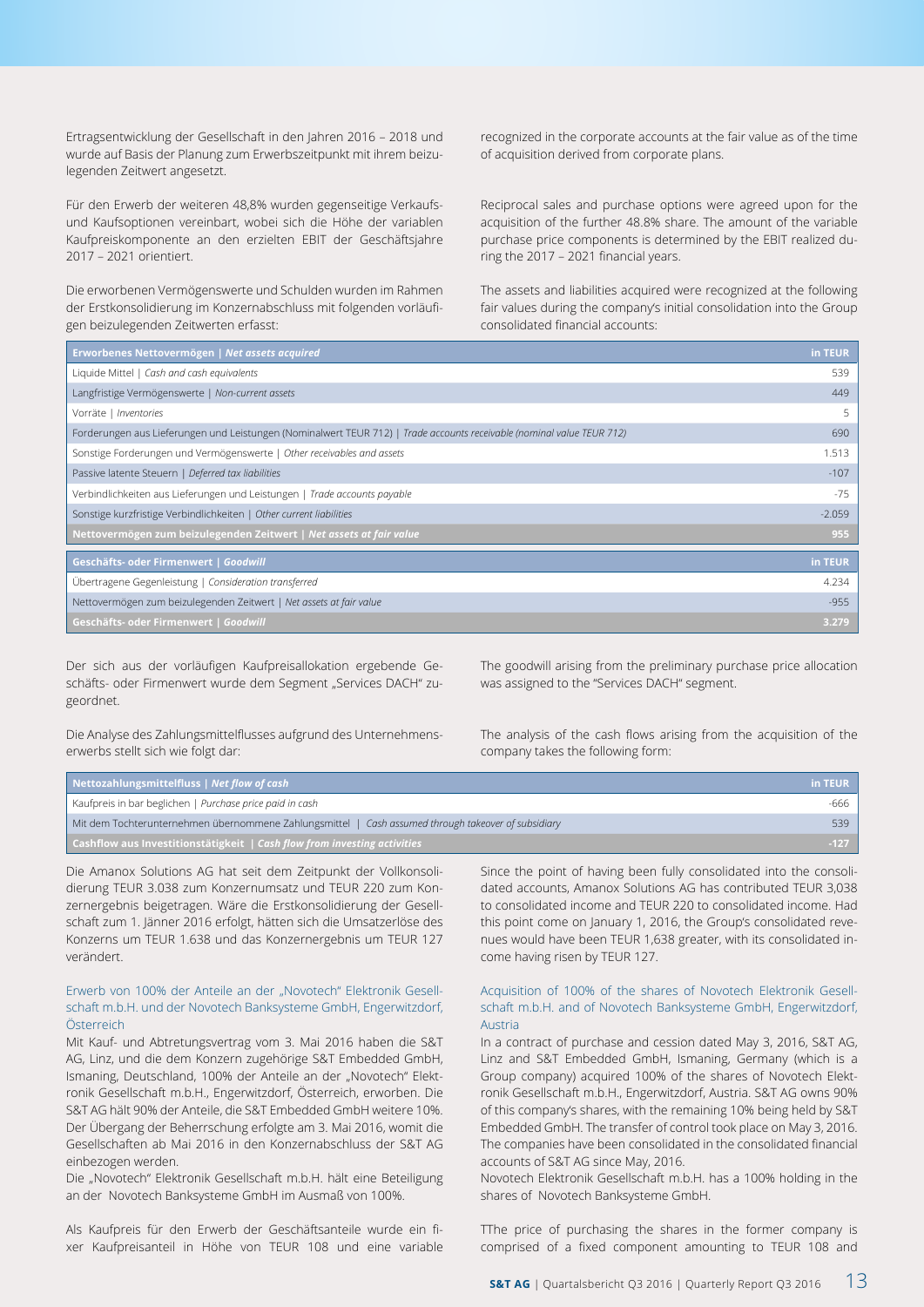# ERLÄUTERUNGEN | NOTES

Kaufpreiskomponente vereinbart. Die Höhe der variablen Kaufpreiskomponente orientiert sich an der zukünftigen Ertragsentwicklung der Gesellschaften und wurde auf Basis der Planung zum Erwerbszeitpunkt mit ihrem beizulegenden Zeitwert von TEUR 664 angesetzt.

Die Geschäftstätigkeit der Novotech umfasst die Produktion und Fertigung von elektronischen Bauteilen und Dienstleistungen im CAD-Bereich sowie die Entwicklung, Vertrieb und Wartung von Hard- und Software für Banken, speziell Geldzählautomaten und Bankomaten.

Die erworbenen Vermögenswerte und Schulden wurden im Rahmen der Erstkonsolidierung im Konzernabschluss mit folgenden vorläufigen beizulegenden Zeitwerten erfasst:

variable one. This is determined by the development of the companies' earnings. The latter component was recognized as of the time of acquisition at the fair value of TEUR 664 derived using corporate plans.

Novotech's business is the production and manufacturing of electronic components and the rendering of services in the CAD area. Novotech also develops, distributes and maintains hardware and software used by banks, with this especially comprising automated money counters and bank ATMs.

The assets and liabilities acquired were recognized at the following fair values during the company's initial consolidation into the Group consolidated financial accounts:

| Erworbenes Nettovermögen   Net assets acquired                                                                         | in TEUR  |
|------------------------------------------------------------------------------------------------------------------------|----------|
| Liquide Mittel   Cash and cash equivalents                                                                             | 4        |
| Langfristige Vermögenswerte   Non-current assets                                                                       | 1.588    |
| Vorräte   Inventories                                                                                                  | 933      |
| Forderungen aus Lieferungen und Leistungen (Nominalwert TEUR 364)   Trade accounts receivable (nominal value TEUR 364) | 345      |
| Sonstige Forderungen und Vermögenswerte   Other receivables and assets                                                 | 119      |
| Langfristige Schulden   Non-current liabilities                                                                        | $-206$   |
| Passive latente Steuern   Deferred tax liabilities                                                                     | $-23$    |
| Verbindlichkeiten aus Lieferungen und Leistungen   Trade accounts payable                                              | $-717$   |
| Sonstige kurzfristige Verbindlichkeiten   Other current liabilities                                                    | $-850$   |
| kurzfristige finanzielle Verbindlichkeiten   Current financial liabilities                                             | $-2.563$ |
| Nettovermögen zum beizulegenden Zeitwert   Net assets at fair value                                                    | $-1.370$ |
|                                                                                                                        |          |
| Geschäfts- oder Firmenwert   Goodwill                                                                                  | in TEUR  |
| Übertragene Gegenleistung   Consideration transferred                                                                  | 772      |
| Nettovermögen zum beizulegenden Zeitwert   Net assets at fair value                                                    | 1.370    |
| Geschäfts- oder Firmenwert   Goodwill                                                                                  | 2.142    |

Der sich aus der vorläufigen Kaufpreisallokation ergebende Geschäfts- oder Firmenwert wurde dem Segment "Appliances Security" zugeordnet.

Die Analyse des Zahlungsmittelflusses aufgrund des Unternehmenserwerbs stellt sich wie folgt dar:

The goodwill arising from the preliminary purchase price allocation was assigned to the "Appliances Security" segment.

The analysis of the cash flows arising from the acquisition of the company takes the following form:

| Nettozahlungsmittelfluss   Net flow of cash                                                         | in TEUR |
|-----------------------------------------------------------------------------------------------------|---------|
| Kaufpreis in bar beglichen   Purchase price paid in cash                                            |         |
| Mit dem Tochterunternehmen übernommene Zahlungsmittel   Cash assumed through takeover of subsidiary |         |
| <b>Cashflow aus Investitionstätigkeit</b>   Cash flow from investing activities                     |         |

Die "Novotech" Elektronik GmbH und die Novotech Banksysteme GmbH haben seit dem Zeitpunkt der Vollkonsolidierung TEUR 2.182 zum Konzernumsatz und TEUR 104 zum Konzernergebnis beigetragen. Wäre die Erstkonsolidierung der Gesellschaft zum 1. Jänner 2016 erfolgt, hätten sich die Umsatzerlöse des Konzerns um TEUR 1.389 und das Konzernergebnis um TEUR -273 verändert.

#### Erwerb von 100% der Anteile an der hamcos IT Service GmbH, Hohentengen, Deutschland

Am 4. August 2016 hat die S&T AG einen Kauf- und Abtretungsvertrag über den Erwerb der hamcos IT-Service GmbH, Hohentengen, Deutschland, abgeschlossen. Der Vertrag definiert, dass die S&T AG sofort 49% der Anteile übernimmt, betreffend der restlichen 51% wurden zwischen den Verkäufern und der S&T AG gegenseitige Verkaufs- und Kaufsoptionen vereinbart.

Der Übergang der Beherrschung erfolgte mit Unterzeichnung des Kaufvertrages, womit die hamcos IT Service GmbH ab August 2016 in den Konzernabschluss der S&T AG einbezogen wird.

Die hamcos IT Service GmbH hat sich als IT-Dienstleister auf

Since having been fully consolidated, Novotech Elektronik GmbH and Novotech Banksysteme GmbH have contributed TEUR 2,182 to consolidated revenues and TEUR 104 to consolidated income. Had the date of initial consolidation been January 1, 2016, the Group's consolidated revenues would have been TEUR 1,389 greater, and the consolidated income TEUR 273 less.

#### Acquisition of 100% of the shares of hamcos IT Service GmbH, Hohentengen, Germany

On August 4, 2016, S&T AG signed a contract of purchase and cession for the acquisition of hamcos IT-Service GmbH, Hohentengen, Germany. The contract stipulates the immediate taking over by S&T AG of 49% of the shares of hamcos. Reciprocal sales and purchase options were agreed upon between the sellers and S&T AG as regarding the remaining 51% of the equity.

The transfer of control occurred upon the signing of the contract of purchasing. This caused hamcos IT Service GmbH to be incorporated into the consolidated accounts of S&T AG as of August 2016. Hamcos IT Service GmbH is specialized in the provision of IT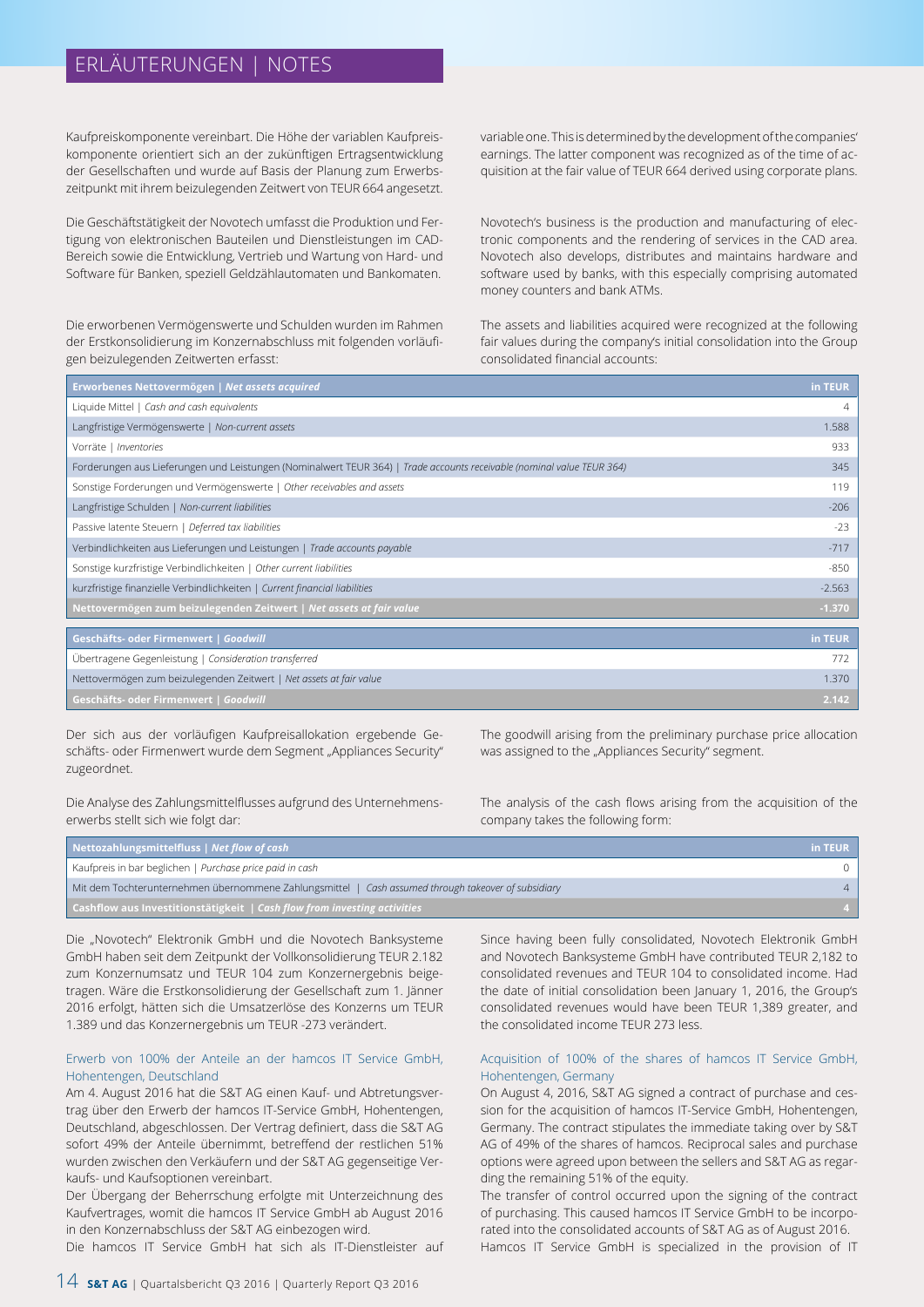mittelständische Unternehmen, öffentliche Auftraggeber und Schulen sowie Kirchen und soziale Einrichtungen spezialisiert. Zu den Schwerpunkten gehören Server- und Storage-Systeme, Backup-Konzepte, Virtualisierungslösungen und Netzwerktechnik sowie Managed Services.

Der vereinbarte Kaufpreis für den Erwerb der ersten 49% der Anteile besteht aus einer fixen Kaufpreiskomponente in Höhe von TEUR 833. Für den Erwerb der weiteren 51% wurden Verkaufs- und Kaufsoptionen vereinbart, wobei die Höhe mit TEUR 1.177 festgelegt wurde.

Die erworbenen Vermögenswerte und Schulden wurden im Rahmen der Erstkonsolidierung im Konzernabschluss mit folgenden vorläufigen beizulegenden Zeitwerten erfasst:

services to SMEs (small and medium-sized enterprises), to public sector bodies, and to schools, churches and social entities. These services cover server and storage systems, backup concepts, virtualization solutions, network technologies and managed services.

The purchase price agreed upon for the acquisition of the initial 49% of the shares is comprised of a fixed component coming to TEUR 833. Sales and purchase options were agreed upon for the remaining 51%. Their amount was stipulated to be TEUR 1,177.

The assets and liabilities acquired were recognized at the following fair values during the company's initial consolidation into the Group's consolidated financial accounts:

| Erworbenes Nettovermögen   Net assets acquired                                                                         | in TEUR |
|------------------------------------------------------------------------------------------------------------------------|---------|
| Liquide Mittel   Cash and cash equivalents                                                                             | 759     |
| Langfristige Vermögenswerte   Non-current assets                                                                       | 392     |
| Vorräte   Inventories                                                                                                  | 338     |
| Forderungen aus Lieferungen und Leistungen (Nominalwert TEUR 757)   Trade accounts receivable (nominal value TEUR 757) | 752     |
| Sonstige Forderungen und Vermögenswerte   Other receivables and assets                                                 | 116     |
| Langfristige Schulden   Non-current liabilities                                                                        | $-250$  |
| Passive latente Steuern   Deferred tax liabilities                                                                     | $-82$   |
| Verbindlichkeiten aus Lieferungen und Leistungen   Trade accounts payable                                              | $-714$  |
| Sonstige kurzfristige Verbindlichkeiten   Other current liabilities                                                    | $-407$  |
| kurzfristige finanzielle Verbindlichkeiten   Current financial liabilities                                             | $-1$    |
| Nettovermögen zum beizulegenden Zeitwert   Net assets at fair value                                                    | 903     |
|                                                                                                                        |         |

| Geschäfts- oder Firmenwert   Goodwill                               | in TEUR |
|---------------------------------------------------------------------|---------|
| Übertragene Gegenleistung   Consideration transferred               | 1,925   |
| Nettovermögen zum beizulegenden Zeitwert   Net assets at fair value | $-903$  |
| <b>Geschäfts- oder Firmenwert   Goodwill</b>                        | 1.022   |

Der sich aus der vorläufigen Kaufpreisallokation ergebende Geschäfts- oder Firmenwert wurde dem Segment "Services DACH" zugeordnet.

Die Analyse des Zahlungsmittelflusses aufgrund des Unternehmenserwerbs stellt sich wie folgt dar:

The goodwill arising from the preliminary purchase price allocation was assigned to the "Services DACH" segment.

The analysis of the cash flows arising from the acquisition of the company takes the following form:

| Nettozahlungsmittelfluss   Net flow of cash                                                         | in TEUR |
|-----------------------------------------------------------------------------------------------------|---------|
| Kaufpreis in bar beglichen   Purchase price paid in cash                                            | -833    |
| Mit dem Tochterunternehmen übernommene Zahlungsmittel   Cash assumed through takeover of subsidiary | 759     |
| <b>Cashflow aus Investitionstätigkeit</b>   Cash flow from investing activities                     | $-74$   |

Die hamcos IT Service GmbH hat seit dem Zeitpunkt der Vollkonsolidierung TEUR 1.307 zum Konzernumsatz und TEUR -38 zum Konzernergebnis beigetragen. Wäre die Erstkonsolidierung der Gesellschaft zum 1. Jänner 2016 erfolgt, hätten sich die Umsatzerlöse des Konzerns um TEUR 5.165 und das Konzernergebnis um TEUR 172 verändert.

#### Erwerb von 100% der Anteile an der Kapsch Sp.z.o.o., Warschau, Polen

Am 1. September 2016 hat die S&T AG einen Kauf- und Abtretungsvertrag über den Erwerb von 100% der Anteile an der Kapsch Sp.z.o.o., Polen, abgeschlossen wobei sämtliche Rechte und Pflichten unverzüglich auf den Käufer übergegangen sind. Die Anteilsübertragung erfolgt unter der aufschiebenden Bedingung der formalen Erteilung der Genehmigung durch die polnische Wettbewerbsbehörde. Der Kaufpreis wurde mit EUR 1 vereinbart.

Since being fully consolidated into S&T's accounts, hamcos IT Service GmbH has contributed TEUR 1,307 to consolidated sales and TEUR -38 to consolidated income. Had the initial consolidation of the company taken place as of January 1, 2016, the Group's sales would have risen by TEUR 5,165, and consolidated income by TEUR 172.

#### Acquisition of 100% of the shares of Kapsch Sp.z.o.o., Warsaw, Poland

On September 1, 2016 S&T AG signed a contract of purchase and assignment for the acquisition of 100% of the shares of Kapsch Sp.z.o.o., Poland. This caused all rights and duties to immediately devolve to the purchaser. The transfer of ownership is pending the formal granting of approval by Poland's fair trade authorities. The price of purchase was agreed to be EUR 1.

Die Kapsch Sp.z.o.o. bietet ein umfassendes Portfolio im IT-Bereich,

Kapsch Sp.z.o.o. offers a comprehensive portfolio in the IT area. It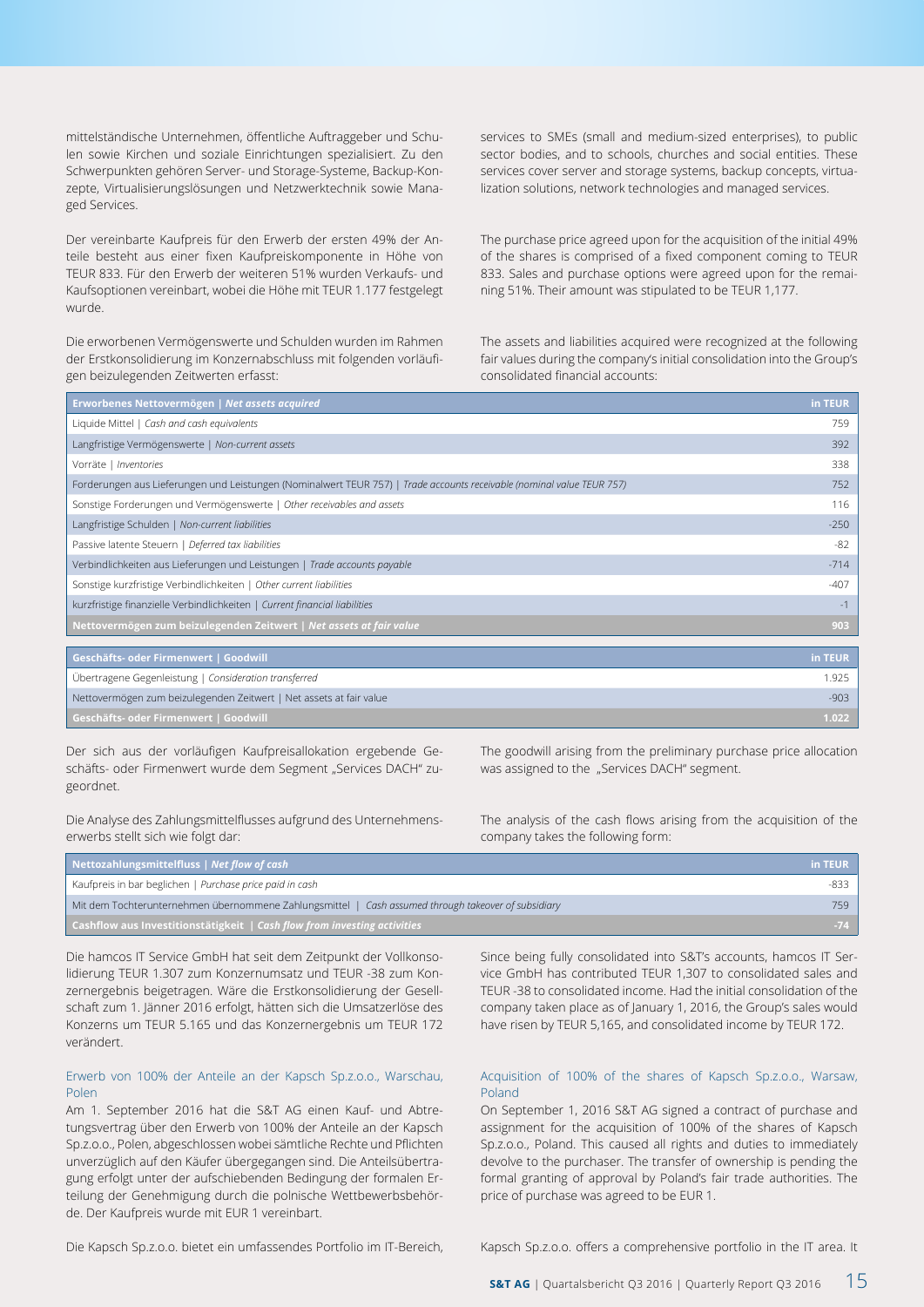# ERLÄUTERUNGEN | NOTES

das u. a. IT-Lösungen (Storage, Virtualisierung, Messaging, Collaboration, Data Center Design etc.), Break-and-Fix-Dienstleistungen, Netzwerklösungen sowie Service- und IT-Infrastruktur-Management (Helpdesk, Instandhaltung und Wartung, Managed Services) umfasst. Kapsch Polen verfügt über mehr als 20 Jahre Markterfahrung, der Umsatz 2015/2016 lag bei rund TEUR 10.000. Die Zusammenführung der Expertise zweier namhafter Player am polnischen Markt wird die Kompetenzen von S&T sowie die Konkurrenzfähigkeit am sich gut entwickelnden polnischen IKT-Markt deutlich stärken.

Die erworbenen Vermögenswerte und Schulden wurden im Rahmen der Erstkonsolidierung im Konzernabschluss mit folgenden vorläufigen beizulegenden Zeitwerten erfasst:

comprises IT services (storage, virtualization, messaging, collaboration, data center design and more), break and fix services, network solutions, and service and IT infrastructure management (help desk, maintenance and repair, managed services). Kapsch Poland has more than 20 years of experience on its market. Its sales for 2015/2016 came to some TEUR 10,000. The joining of two such renowned players on the Polish market will substantially enhance S&T's proficiencies and its ability to compete on Poland's well-developed ICT market.

The assets and liabilities acquired were recognized at the following fair values during the company's initial consolidation into the Group's consolidated financial accounts:

| Erworbenes Nettovermögen   Net assets acquired                                                                             | in TEUR  |
|----------------------------------------------------------------------------------------------------------------------------|----------|
| Liquide Mittel   Cash and cash equivalents                                                                                 | 194      |
| Langfristige Vermögenswerte   Non-current assets                                                                           | 399      |
| Vorräte   Inventories                                                                                                      |          |
| Forderungen aus Lieferungen und Leistungen (Nominalwert TEUR 1.039)   Trade accounts receivable (nominal value TEUR 1.039) | 794      |
| Sonstige Forderungen und Vermögenswerte   Other receivables and assets                                                     | 815      |
| Langfristige Schulden   Non-current liabilities                                                                            | $-7$     |
| Passive latente Steuern   Deferred tax liabilities                                                                         | $\Omega$ |
| Verbindlichkeiten aus Lieferungen und Leistungen   Trade accounts payable                                                  | $-916$   |
| Sonstige kurzfristige Verbindlichkeiten   Other current liabilities                                                        | $-1.646$ |
| kurzfristige finanzielle Verbindlichkeiten   Current financial liabilities                                                 | $-281$   |
| Nettovermögen zum beizulegenden Zeitwert   Net assets at fair value                                                        | $-641$   |
|                                                                                                                            |          |
| Geschäfts- oder Firmenwert   Goodwill                                                                                      | in TEUR  |
| Übertragene Gegenleistung   Consideration transferred                                                                      | $\Omega$ |

Nettovermögen zum beizulegenden Zeitwert | Net assets at fair value 641

Der sich aus der vorläufigen Kaufpreisallokation ergebende Geschäfts- oder Firmenwert wurde dem Segment "Services EE" zugeordnet.

Die Analyse des Zahlungsmittelflusses aufgrund des Unternehmenserwerbs stellt sich wie folgt dar:

The goodwill arising from the preliminary purchase price allocation was assigned to the "Services Eastern Europe" segment.

The analysis of the cash flows arising from the acquisition of the company takes the following form:

| Nettozahlungsmittelfluss   Net flow of cash                                                         | in TEUR |
|-----------------------------------------------------------------------------------------------------|---------|
| Kaufpreis in bar beglichen   Purchase price paid in cash                                            |         |
| Mit dem Tochterunternehmen übernommene Zahlungsmittel   Cash assumed through takeover of subsidiary | -60 -   |
| <b>Cashflow aus Investitionstätigkeit</b>   Cash flow from investing activities                     | -60 -   |

Die Kapsch Sp.z.o.o. hat seit dem Zeitpunkt der Vollkonsolidierung TEUR 701 zum Konzernumsatz und TEUR -54 zum Konzernergebnis beigetragen. Wäre die Erstkonsolidierung der Gesellschaft zum 1. Jänner 2016 erfolgt, hätten sich die Umsatzerlöse des Konzerns um TEUR 5.491 und das Konzernergebnis um TEUR -909 verändert.

#### Erwerb der Anteile ohne Beherrschung an der Networked Energy Services GmbH, Linz, Österreich

Im Dezember 2015 hat die S&T AG einen Kaufvertrag über den Erwerb des ausstehenden 49%-Anteils an der Networked Energy Services GmbH geschlossen. Das Closing betreffend den Anteilskauf erfolgte am 1. Februar 2016. Der Kaufpreis für den Erwerb der Anteile setzt sich aus einer fixen Kaufpreiskomponente in Höhe von TEUR 1.249 sowie einer variablen Kaufpreiskomponente zusammen. Die variable Komponente errechnet sich aus den in den Geschäftsjahren 2016 bis 2022 erzielten Ergebnissen vor Ertragsteuern der Networked Energy Services GmbH sowie weiterer S&T Konzerngesellschaften im Smart Energy Bereich.

Since being fully consolidated into S&T's financial accounts, Kapsch Sp.z.o.o. has contributed TEUR 701 to consolidated sales and TEUR -54 to consolidated income. Had the initial consolidation of the company taken place on January 1, 2016, the sales of the Group would have changed by TEUR 5.491 and its consolidated income by TEUR -909.

#### Erwerb der Anteile ohne Beherrschung an der Networked Energy Services GmbH, Linz, Österreich

In December, 2015, S&T AG concluded a contract to purchase the remaining 49% stake in Networked Energy Services GmbH. The closing of the purchase of the stake took place on February 1, 2016. The price for the purchasing of the stakes was comprised of a fixed component that amounted to TEUR 1,249, and of a variable one. The latter is to be calculated using the earnings prior to taxes achieved by Networked Energy Services GmbH and by other S&T Group companies in the Smart Energy sector during the 2016 to 2022 financial years.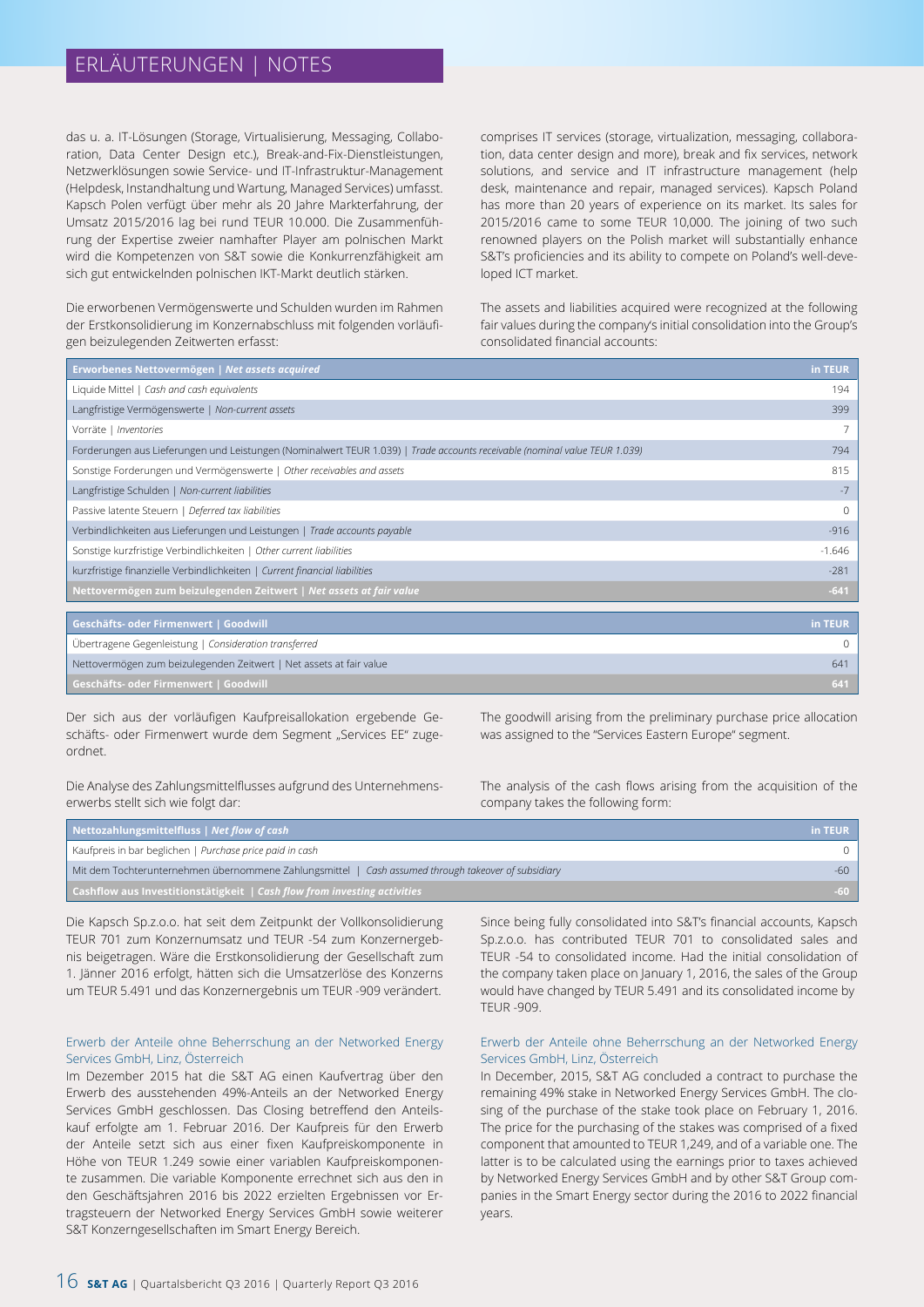|                                                                            | in TEUR |
|----------------------------------------------------------------------------|---------|
| Ubertragene Gegenleistung   Consideration transferred                      | 4.848   |
| Übernommene Anteile ohne Beherrschung   Acquired non-controlling interests |         |
| Verrechnung mit Kapitalrücklage   Offset in capital reserves               | 4.825   |

#### Endkonsolidierung der Networked Energy Services Corporation, Fargo, USA

Im Dezember 2015 hat die S&T AG einen Vertrag über den Verkauf der 55,87%-Beteiligung an der Networked Energy Services Corporation abgeschlossen. Das Closing betreffend den Anteilsverkauf erfolgte am 1. Februar 2016. Im Jahresabschluss zum 31. Dezember 2015 wurden die mit dem Verkauf verbundenen Vermögenswerte und Schulden als "Zur Veräußerung gehalten" ausgewiesen und entsprechend bewertet.

Die Endkonsolidierung der Networked Energy Services Corporation erfolgte zum 1. Februar 2016, das Endkonsolidierungsergebnis ist in den übrigen Erträgen ausgewiesen.

Die abgegangenen Vermögenswerte und Schulden sowie das Endkonsolidierungsergebnis stellen sich wie folgt dar:

#### Deconsolidation of Networked Energy Services Corporation, Fargo, USA

In December 2015, S&T AG concluded a contract for the sale of its 55.87% stake in Networked Energy Services Corporation. The closing took place on February 1, 2016. This caused the assets and liabilities associated with the sale to be classified as "held for sale" in the consolidated financial statements made on December 31, 2015.

The deconsolidation of Networked Energy Services Corporation took place as of February 1, 2016. The results of the deconsolidation are contained in the other income item.

The assets and liabilities disposed of through the deconsolidation had the following amounts. Also listed is the result of the deconsolidation:

| Abgegangenes Nettovermögen   Disposed net assets                                                                           | in TEUR  |
|----------------------------------------------------------------------------------------------------------------------------|----------|
| Liquide Mittel   Cash and cash equivalents                                                                                 | $-4.421$ |
| Langfristige Vermögenswerte   Non-current assets                                                                           | $-2.675$ |
| Vorräte   Inventories                                                                                                      | $-1.615$ |
| Forderungen aus Lieferungen und Leistungen (Nominalwert TEUR 9.431)   Trade accounts receivable (nominal value TEUR 9.431) | $-9.355$ |
| Sonstige Forderungen und Vermögenswerte   Other receivables and assets                                                     | $-2.046$ |
| Langfristige Schulden   Non-current liabilities                                                                            | 4.029    |
| Passive latente Steuern   Deferred tax liabilities                                                                         | 323      |
| Verbindlichkeiten aus Lieferungen und Leistungen   Trade accounts payable                                                  | 14.263   |
| Sonstige kurzfristige Verbindlichkeiten   Other current liabilities                                                        | 1.789    |
| Abgegangenes Nettovermögen   Disposed net assets                                                                           | 292      |
| Zum anteiligen Nettovermögen bewertete Anteile ohne beherrschenden Einfluss   Non-controlling interets at fair value       | $-819$   |
| Rückstellung Gewährleistungsansprüche   Provision for warranty claims                                                      | $-698$   |
| Verkaufserlös   Consideration received                                                                                     | 2.288    |
| <b>Endkonsolidierungsergebnis   Result from deconsolidation</b>                                                            | 1.063    |
|                                                                                                                            | in TEUR  |
|                                                                                                                            |          |
| Verkaufserlöse   Proceeds from sale of subsidiaries                                                                        | 2.288    |
| Abgang liquide Mittel   Disposal of cash and cash equivalents                                                              | $-4.421$ |
| Cash flow aus Investitionstätigkeit   Cash flow from investing activities                                                  | $-2.133$ |

Die erstmals im Quartalsbericht zum 30. September 2015 dargestellte Kaufpreisallokation hinsichtlich des Erwerbs der Roding Embedded GmbH, Deutschland, wurde im zweiten Quartal 2016 finalisiert. Änderungen zur Darstellung im Quartalsbericht zum 30. September 2015, im Jahresabschluss zum 31. Dezember 2015 sowie im Quartalsbericht zum 31. März 2016 ergaben sich wie folgt:

The purchase price allocation depicted for the first time in the report on the period concluding on September 30, 2015 and involving the acquisition of Roding Embedded GmbH, Germany was finalized in the second quarter of 2016. Alterations in the depictions contained in the report on the quarter ending on September 30, 2015; in the accounts for the financial year ending on December 31, 2015; and in the report on the quarter ending on March 31, 2016 comprised the following:

| Vorläufige Verteilung des Unterschiedsbetrages   Preliminary recognition | in TEUR |
|--------------------------------------------------------------------------|---------|
| Geschäfts- oder Firmenwert   Goodwill                                    | 1.139   |
| Finale Verteilung des Unterschiedsbetrages   Final recognition           | in TEUR |
| Technologie   Technology                                                 | 239     |
| Passive latente Steuern   Deferred tax liabilities                       | $-72$   |
| Geschäfts- oder Firmenwert   Goodwill                                    | 972     |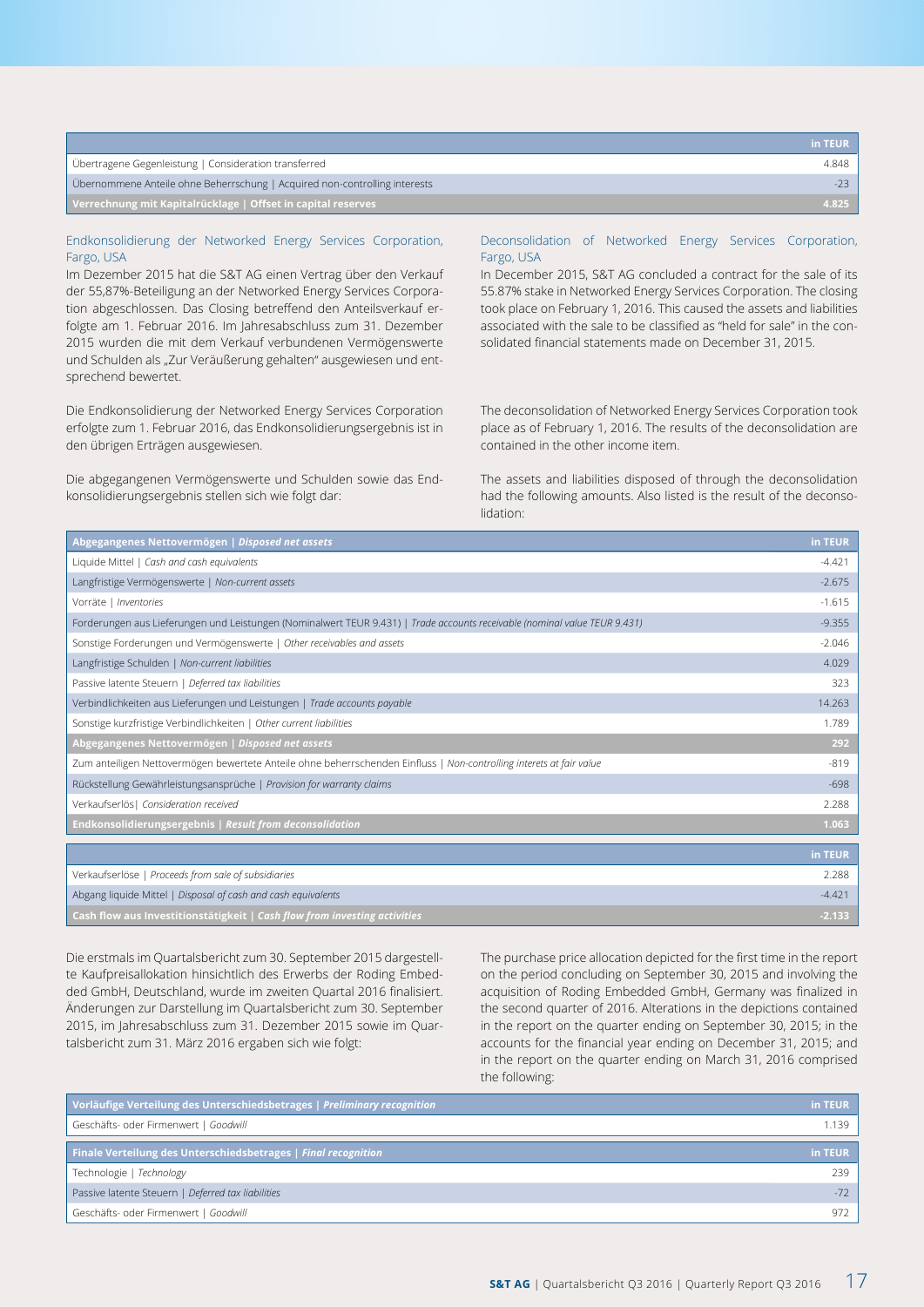#### **Eigenkapital**

Zum 30. September 2016 betrug das Grundkapital der S&T AG TEUR 43.916 (31. Dezember 2015: TEUR 43.836) und ist in 43.916.204 (31. Dezember 2015: 43.836.204) auf Inhaber lautenden Stückaktien ohne Nennbetrag zerlegt. Die Entwicklung stellt sich wie folgt dar:

#### **Equity**

As of September 30, 2016, the share capital of S&T AG amounted to TEUR 43,916 (December 31, 2015: TEUR 43,836) and is divided into 43,916,204 (December 31, 2015: 43,836,204) non-par value bearer shares. The share capital developed as followed:

|                                                                                  | 2016   | 2015   |
|----------------------------------------------------------------------------------|--------|--------|
| Gezeichnetes Kapital zum 1. Jänner   Subscribed capital as of January 1          | 43.836 | 43.271 |
| + Kapitalerhöhung aus bedingtem Kapital   + Increase in capital by conditional   | 80     | 35     |
| + Kapitalerhöhung aus Sacheinlagel   + Capital increase through consideration    |        | 520    |
| Gezeichnetes Kapital zum 30. September   Subscribed capital as of September 30th | 43.916 | 43.826 |

#### **Gezahlte Dividenden**

Die für das Geschäftsjahr 2015 vorgeschlagene Dividende in Höhe von EUR 0,08 je Aktie wurde in der 17. ordentlichen Hauptversammlung vom 14. Juni 2016 beschlossen. Die Zahlung der Dividende erfolgte am 21. Juni 2016.

#### **Aktienoptionen**

Die Gesellschaft hat drei Aktienoptionsprogramme für Mitglieder des Vorstands der S&T AG sowie Mitarbeiter der S&T AG und ihrer Konzerngesellschaften beschlossen.

Eine detaillierte Beschreibung des Aktienoptionsprogramms 2014 und des Aktienoptions-programms 2015 ist dem Geschäftsbericht 2015 zu entnehmen.

Im März 2016 wurden den Vorstandsmitgliedern der S&T AG und leitenden Mitarbeitern der S&T AG sowie den Führungskräften von ausgewählten Konzerngesellschaften auf Grundlage des Aktienoptionsprogramms 2015 – Tranche 2016 insgesamt 478.000 Aktienoptionen gewährt.

Die Laufzeit des Aktienoptionsprogramms 2015 – Tranche 2016 begann mit dem Ausgabetag und endet nach Ablauf von 45 Monaten. Die Aktienoptionen können nach Ablauf einer Wartezeit ausgeübt werden. Die Wartezeit beginnt mit dem Ausgabetag und endet nach Ablauf von zwölf bzw. 24 Monaten. Die im Aktienoptionsprogramm 2015 – Tranche 2016 definierten Ausübungszeiträume betragen jeweils 20 Börsenhandelstage, jeweils beginnend am zweiten Börsenhandelstag nach Veröffentlichung der Quartals-, Halbjahres- oder Jahresberichte sowie nach dem Tag der Jahresbilanzpressekonferenz. Nicht ausgeübte Aktienoptionen verfallen am Ende der Laufzeit. Die Aktienoptionen sind nur zwischen Optionsberechtigten, jedoch nicht an Dritte, übertragbar. Das Aktienoptionsprogramm 2015 – Tranche 2016 sieht das alleinige Recht der Gesellschaft vor, den Bezugsberechtigten Aktien gegen Zahlung des Ausübungspreises zu liefern oder ihren Anspruch bar auszubezahlen.

Der beizulegende Zeitwert der gewährten Aktienoptionen wurde zum Zeitpunkt der Gewährung unter Anwendung des Optionspreismodells nach Black/Scholes ermittelt.

Nachfolgende Tabelle zeigt die wesentlichen Parameter des Aktienoptionsprogramms 2015 – Tranche 2016:

#### **Dividends paid**

The dividend proposed for financial year 2015 came to EUR 0.08 per share. The payment of such was resolved by the 17th Annual General Assembly of the company, which was held on June 14, 2016. The payment took place on June 21, 2016.

#### **Stock options**

The Company has resolved the setting up of three stock option programs for members of the executive boards and employees of S&T AG and of its Group companies.

A detailed description of the Stock Options Programs 2014 and 2015 is found in the annual report for the 2015 financial year.

In March, 2016, the members of the executive board and senior managers of S&T AG and of selected Group companies were granted 478,000 stock options on the basis of the Stock Options Program 2015 – Tranche 2016.

The term of the Stock Options Program 2015 – Tranche 2016 began upon the day of issuance and ends upon the expiry of 45 months. The stock options can be exercised upon the expiry of a time of waiting. It begins upon the day of issuance and ends upon the expiry of twelve months. Each of the terms of exercising set in the Stock Options Program 2015 – Tranche 2016 amounts to 20 days. The term commences upon the second exchange trading day subsequent to the publication of the report for the quarter, nine months or year. Non-exercised stock options lapse at the end of the term. Stock options are entitled to be transferred solely between those eligible to acquire them. This excludes third parties. The Stock Options Program 2015 – Tranche 2016 provides the company with the sole right of determination of whether the parties entitled to subscribe receive shares in exchange for the payment of the price of exercising, or are offered cash compensation.

The fair value of the stock options granted was determined as of the time of granting using the option price model according to Black/ Scholes.

The following chart shows the essential parameters of the Stock Options Program 2015 – Tranche 2016: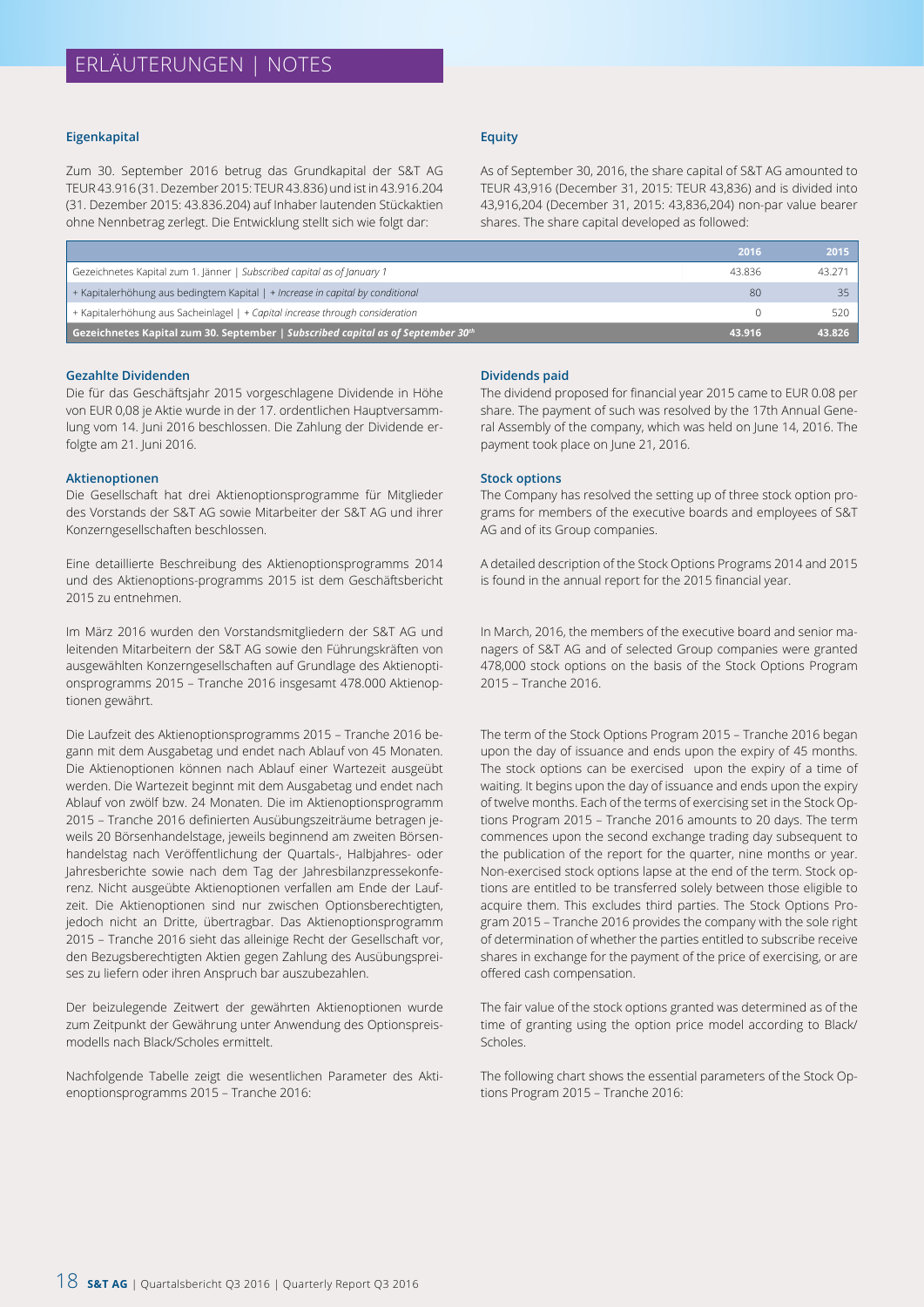| 478.000                                                               |
|-----------------------------------------------------------------------|
| 7. März 2016   March 7, 2016                                          |
| 3,75 Jahre   3,75 years                                               |
| Börsenschlusskurs am Ausgabetag   Closing rate on the day of issuance |
| <b>EUR 5,74</b>                                                       |
| 1,49%                                                                 |
| 29,13%                                                                |
| 0,30%                                                                 |
| 3,20 Jahre   3,20 years                                               |
| 89,22 cent                                                            |
|                                                                       |

In den ersten neun Monaten des Geschäftsjahres 2016 wurden 80.000 Optionen (Vj.: 35.000 Optionen) betreffend des Aktienoptionsprogramms 2014 ausgeübt. Der in den Personalkosten erfasste Aufwand für Aktienoptionen beträgt TEUR 473 (Vj.: TEUR 108).

During the first nine months of the 2016 financial year, 80,000 options (PY 35,000) pertaining to the Stock Options Program 2014 were exercised. The expenditure for stock options was recognized in personnel costs. It came to TEUR 473 (PY: TEUR 108).

| Segmentberichterstattung                                                       | <b>Report on segments</b>      |                        |                                      |                                          |                        |
|--------------------------------------------------------------------------------|--------------------------------|------------------------|--------------------------------------|------------------------------------------|------------------------|
| 01-09/2016                                                                     | <b>Services</b><br><b>DACH</b> | <b>Services</b><br>EE. | <b>Appliances</b><br>Security        | <b>Appliances</b><br><b>Smart Energy</b> | Gesamt<br><b>Total</b> |
| Umsatzerlöse   Revenues                                                        | 54.139                         | 155.318                | 61.204                               | 30.681                                   | 301.342                |
| Bruttoergebnis   Gross profit                                                  | 13.042                         | 49.770                 | 33.251                               | 8.810                                    | 104.873                |
| EBITDA                                                                         | 2.516                          | 5.523                  | 8.603                                | 2.758                                    | 19.400                 |
| Anteil am Ergebnis assoziierter Unternehmen   Result from associated companies | $\mathbf{0}$                   | $\mathbf{0}$           | $\mathbf{0}$                         | $\overline{0}$                           | $\overline{0}$         |
| Periodenergebnis   Result for the period                                       | 1.049                          | 2.566                  | 5.744                                | 1.653                                    | 11.012                 |
| 01-09/2015                                                                     | <b>Services</b><br><b>DACH</b> | <b>Services</b><br>EE. | <b>Appliances</b><br><b>Security</b> | <b>Appliances</b><br><b>Smart Energy</b> | Gesamt<br><b>Total</b> |
| Umsatzerlöse   Revenues                                                        | 52.001                         | 169.304                | 50.903                               | 30.194                                   | 302.402                |
| Bruttoergebnis   Gross profit                                                  | 11.353                         | 50.341                 | 30.236                               | 12.923                                   | 104.853                |
| <b>EBITDA</b>                                                                  | 2.321                          | 5.953                  | 9.475                                | $-1.044$                                 | 16.705                 |
| Anteil am Ergebnis assoziierter Unternehmen   Result from associated companies | 952                            | $\Omega$               | $\mathbf{0}$                         | $-489$                                   | 463                    |
| Periodenergebnis   Result for the period                                       | 1.115                          | 3.149                  | 6.995                                | $-2.144$                                 | 9.115                  |
| 07-09/2016                                                                     | <b>Services</b><br><b>DACH</b> | <b>Services</b><br>EE. | Appliances<br><b>Security</b>        | <b>Appliances</b><br><b>Smart Energy</b> | Gesamt<br><b>Total</b> |
| Umsatzerlöse   Revenues                                                        | 17.966                         | 54.027                 | 21.704                               | 11.258                                   | 104.955                |
| Bruttoergebnis   Gross profit                                                  | 4.914                          | 16.667                 | 12.049                               | 2.819                                    | 36.449                 |
| EBITDA                                                                         | 379                            | 2.014                  | 3.235                                | 682                                      | 6.310                  |
| Anteil am Ergebnis assoziierter Unternehmen   Result from associated companies | $\mathbf{0}$                   | $\Omega$               | $\mathbf{0}$                         | $\overline{0}$                           | $\mathbf{0}$           |
| Periodenergebnis   Result for the period                                       | 972                            | 958                    | 2.164                                | 342                                      | 4.436                  |
| 07-09/2015                                                                     | <b>Services</b><br><b>DACH</b> | <b>Services</b><br>EE. | <b>Appliances</b><br>Security        | <b>Appliances</b><br><b>Smart Energy</b> | Gesamt<br><b>Total</b> |
| Umsatzerlöse   Revenues                                                        | 16.183                         | 71.519                 | 16.648                               | 9.816                                    | 114.166                |
| Bruttoergebnis   Gross profit                                                  | 3.412                          | 17.663                 | 10.142                               | 4.658                                    | 35.875                 |
| <b>EBITDA</b>                                                                  | 1.047                          | 2.382                  | 2.992                                | $-531$                                   | 5.890                  |
| Anteil am Ergebnis assoziierter Unternehmen   Result from associated companies | $\overline{0}$                 | $\Omega$               | $\mathbf{0}$                         | $\overline{0}$                           | $\overline{0}$         |
| Periodenergebnis   Result for the period                                       | 731                            | 1.389                  | 1.990                                | $-964$                                   | 3.146                  |

Im Segment "Services DACH" werden alle Kosten für die S&T AG (Headquarterkosten) erfasst, die sich nicht funktional auf die übrigen Segmente verteilen lassen. Des Weiteren werden Auswirkungen auf das Konzernergebnis, welche nicht mit der operativen Geschäftstätigkeit der Segmente in unmittelbarem Zusammenhang stehen, im Segment "Services DACH" ausgewiesen.

Der Vorstand hat im ersten Quartal 2016 beschlossen, die Abteilung Softwareentwicklung der RTSoft auf embedded Software zu fokussieren und organisatorisch dem Segment "Appliances Security" zuzuordnen. Die Vorjahreswerte wurden entsprechend angepasst.

#### **Sonstige Informationen**

Am 14. Juni 2016 wurde die 17. ordentliche Hauptversammlung der S&T AG abgehalten, in der unter anderem nachfolgende Beschlüsse gefasst wurden:

The Services Germany, Austria and Switzerland segment comprises all costs incurred by S&T AG (headquarter costs) that are not to be functionally apportioned to other segments. This segment also is the place of reporting of ramifications upon consolidated income that are not directly related to the operative businesses of the segments.

The Executive Board resolved in the first quarter of 2016 to focus the software development operations of the dedicated department at RTSoft upon embedded software. This department was then assigned to the "Appliances Security" segment. The figures for the previous year were correspondingly adjusted.

#### **Other information**

Held on June 14, 2016 was the 17th Annual General Assembly of S&T AG. The resolutions passed at it included the following:

#### **Segmentberichterstattung**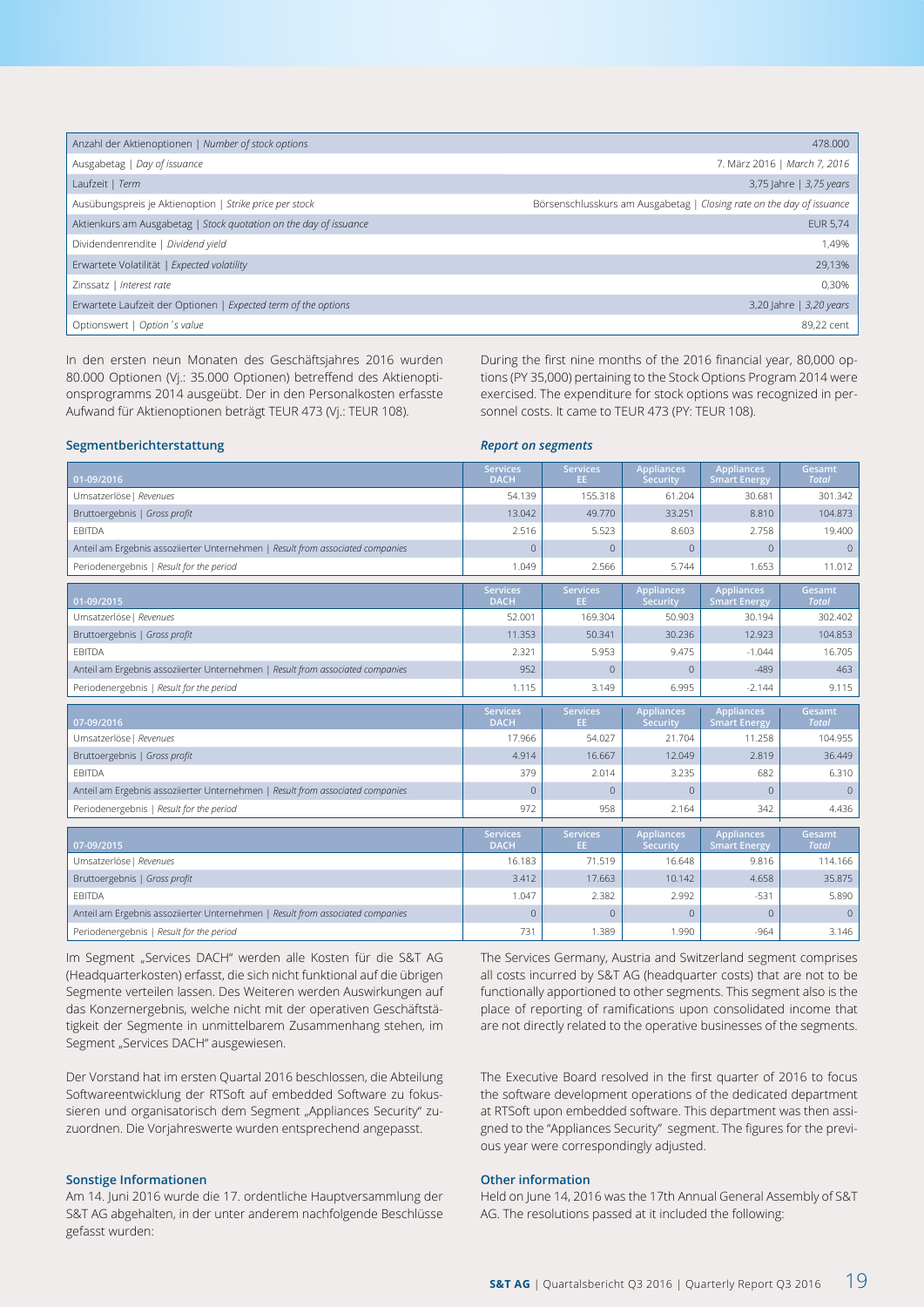- Beschlussfassung über die Ausschüttung einer Dividende in Höhe von EUR 0,08 pro dividendenberechtigter Aktie.
- Beschlussfassung über den Widerruf der bestehenden bedingten Erhöhung des Grundkapitals laut Beschluss der außerordentlichen Hauptversammlung vom 29. September 2008 um EUR 3.000.000 durch Ausgabe von bis zu 3.000.000 auf den Inhaber lautenden neuen Stückaktien.
- Beschlussfassung über den Widerruf der in der 15. ordentlichen Hauptversammlung vom 30. Mai 2014 erteilten Ermächtigung des Vorstands zum Erwerb eigener Aktien im nicht ausgenützten Umfang unter gleichzeitiger Ermächtigung des Vorstands zum Erwerb eigener Aktien sowohl über die Börse als auch außerbörslich im Ausmaß von bis zu 10% des Grundkapitals der Gesellschaft. Gleichzeitig wurde der Vorstand ermächtigt, für die Veräußerung bzw. Verwendung eigener Aktien eine andere Art der Veräußerung als über die Börse oder durch ein öffentliches Angebot unter Ausschluss des Wiederkaufsrechts (umgekehrtes Bezugsrecht) zu beschließen, sowie erforderlichenfalls das Grundkapital der Gesellschaft durch Einziehung dieser eigenen Aktien ohne weiteren Hauptversammlungsbeschluss herabzusetzen.

#### **Ereignisse nach dem Abschlussstichtag**

Die S&T AG hat mit Wirkung zum 1. Oktober 2016 sämtliche Geschäftsanteile an der CES POS Anteile A GmbH, Deutschland, übernommen. Die CES POS Anteile A GmbH ist mit ihren Tochtergesellschaften in Österreich, Serbien und Kroatien tätig und auf die Wartung von POS-Systemen mitsamt Peripheriegeräten spezialisiert. Mit CES-POS erweitert die S&T das Angebot in den Bereichen Rollout bzw. Wartung von POS-Infrastruktur und baut damit die hervorragende Positionierung am Markt weiter aus.

Die S&T AG hat am 7. Oktober 2016 mitgeteilt, dass sie mit der Raiffeisen Informatik eine Grundsatzvereinbarung über den Erwerb des Kundensegments "IT-Markt" abgeschlossen hat. Die Vereinbarung, die unter der aufschiebenden Bedingung der wettbewerbsbehördlichen Genehmigung steht, umfasst u.a. Leistungen im Bereich Rechenzentrumsbetrieb, SAP-Consulting bzw. SAP-Betrieb sowie Softwareentwicklung im Bereich Collaboration Management Software mit nicht zum Raiffeisen-Konzern zählenden Kunden. Die S&T AG stärkt mit der Transaktion das Servicegeschäft der Systemhaussparte in Österreich und steigt damit zu den führenden österreichischen Anbietern von Rechenzentrumsleistungen auf.

Sie S&T AG hat am 7. Oktober 2016 einen Kaufvertrag über den Erwerb sämtlicher Anteile an der Hagenberg Software GmbH, Österreich, abgeschlossen. Die Hagenberg Software GmbH gilt als Spezialist in den Bereichen kommerzielle Softwareentwicklung und IT-Consulting im Microsoft-Umfeld.

Der Vorstand der S&T AG hat am 13. Oktober 2016 eine Kapitalerhöhung aus genehmigten Kapital beschlossen. Im Zuge der Kapitalerhöhung, die unter der aufschiebenden Bedingung einer Freigabe durch die österreichische Übernahmekommission und der Genehmigung durch den Aufsichtsrat der Gesellschaft steht, wird das Grundkapital der S&T AG gegen Bareinlagen von EUR 43.916.204 um EUR 4.383.620 auf EUR 48.299.824 erhöht. Ausgegeben werden 4.383.620 Aktien mit Gewinnbeteiligung ab dem 1. Jänner 2016. Die Ausgabe erfolgt nahe des Börsenkurses zum Ausgabebetrag von EUR 10,03 je Aktie. Insgesamt fließen der Gesellschaft damit rund EUR 43,9 Mio. brutto zu. Das Bezugsrecht von Aktionären wurde ausgeschlossen. Die neuen Aktien werden durch die taiwanesische

- Resolution to revoke the extant conditional increase in share capital granted in the resolution passed at the Extraordinary General Assembly held on September 29, 2008, with this increase to comprise EUR 3,000,000, and to be attained through the issuance of up to 3,000,000 non-par bearer's shares.
- Resolution to revoke the authorization granted to the Executive Board at the 15th Annual General Assembly of the company, which was held on May 30, 2014, to acquire proprietary shares, to the extent that this had not already been exploited. This resolution also simultaneously empowered the Executive Board to acquire proprietary shares, and to do so via securities exchanges or outside them. These acquisitions were to have a maximum extent of 10% of the company's share capital. This authorization was accompanied by the Executive Board's empowerment to resolve to undertake a kind of sale for proprietary shares designated for sale or application that did not involve securities exchanges or the making of a public offer. This authorization encompassed the exclusion of the rights of re-sale (reverse subscription right). Also comprised in this authorization was the reduction of the company's share capital, should such be required, by the withdrawing from circulation of proprietary actions. The latter would not have required the passing of a resolution by an Annual General Assembly.

#### **Events after the balance sheet date**

In a move taking effect on October 1, 2016, S&T AG acquired a 100% stake in CES POS Anteile A GmbH, Germany. CES POS Anteile A GmbH and its subsidiaries operate in Austria, Serbia and Croatia. The group is specialized in the maintenance of POS systems and their peripheral devices. The acquisition of CES-POS expands S&T's offerings in the areas of the roll-out and maintenance of POS infrastructure. This move permits S&T to augment its position of leadership on this market.

On October 7, 2016, S&T AG disclosed that it had concluded a basic agreement with Raiffeisen Informatik on the purchasing of the latter's IT market segment of customers. The agreement is subject to approval by fair trade authorities. It encompasses the provision of such services as the operation of computer centers, the supplying of SAP consulting and the development of collaboration management software to customers not forming part of the Raiffeisen group. This transaction beefs up S&T AG's services provision business in Austria. Through the move, S&T has become one of Austria's major providers of computer center services.

On October 7, 2016, S&T AG signed a contract to purchase all shares in Hagenberg Software GmbH. This Austrian company is regarded as being a specialist in the areas of the commercial development of software and the provision of IT consulting services for the Microsoft environment.

On October 13, the Executive Board of S&T AG resolved to increase the company's share capital. This is to come from an authorized capital. The increase requires the authorizations by Austria's Takeover Commission and by the Supervisory Board of S&T AG. The increase foresees the share capital of S&T AG's being increased through a payment of cash from EUR 43,916,204 by EUR 4,383,620 to EUR 48,299,824. Issued are to be 4,383,620 shares with profit participation as of January 1, 2016. The price of acquisition is EUR 10.03 per share, which is close to the stock market quote. This issuance will yield to the company the gross amount of some EUR 43.9 million. Shareholders' rights of procurement were excluded. The new shares were subscribed for by the Taiwan-based Ennoconn Group. In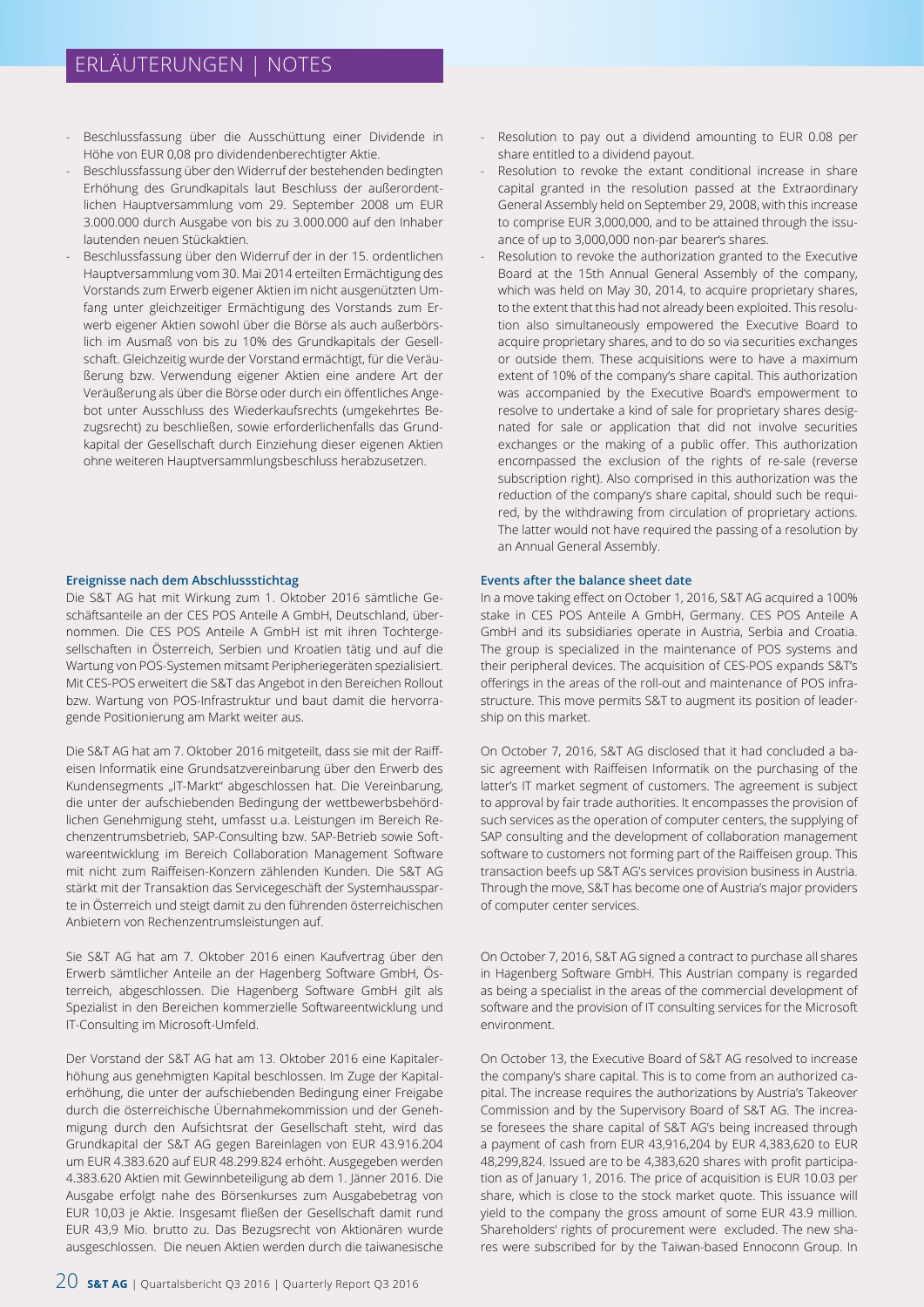Ennoconn Gruppe gezeichnet. Zugleich erhöht Ennoconn durch weitere Aktienkäufe von Großaktionären unter kartellrechtlichem Vorbehalt die Beteiligung der S&T AG auf 29,4%.

Der Mittelzufluss aus der Kapitalerhöhung wird von der S&T AG für ein Investment in die Kontron AG verwendet. Der Vorstand der S&T AG hat hierzu im Oktober 2016 mit Warburg Pincus und Triton Partners Verträge zum Erwerb von 29,9% der Aktien der Kontron AG unterzeichnet. 5,1% der Aktien wurden bereits durch die im Oktober 2016 erworbene, 100%-ige S&T Tochtergesellschaft Blitz 16- 575 AG, ohne weitere Bedingungen erworben, während 24,8% unter der aufschiebenden Bedingung der kartellrechtlichen Genehmigung gekauft wurden. Der Gesamtkaufpreis der Transaktion beläuft sich auf rund EUR 59,9 Mio., der Kauf weiterer Kontron-Aktien oder die Abgabe eines Übernahmeangebotes sind nicht geplant.

a simultaneous move, Ennoconn made further purchases of S&T's shares. These stemmed from major shareholders. This caused – pending approval by anti-trust authorities – Ennoconn's stake in S&T AG to increase to 29.4%.

The funds accruing to the company from the increase in capital will be used by S&T AG to make an investment in Kontron AG. To this end, the Executive Board of S&T AG concluded in October, 2016 contracts with Warburg Pincus and Triton Partners contracts stipulating the acquisition of 29.9% of the shares of Kontron AG. Of these, 5.1% had already been acquired in October 2016 by Blitz 16-575 AG, a 100% subsidiary of S&T, under no further conditions, with a further 24.8% now being purchased, with this transaction's being subject to approval by anti-trust authorities. The transaction's total amount of purchase comes to some EUR 59.9 million. S&T's purchase of further shares of Kontron is not planned. This also applies to the making of a takeover bid.

#### **Aktienbestand von Organen zum 30. September 2016**

#### **Shares held by members of the Executive and Supervisory Boards as of September 30th, 2016**

| Organ   Board member                                           | <b>Funktion   Function</b>       | Anzahl Aktien   Number of shares |
|----------------------------------------------------------------|----------------------------------|----------------------------------|
| Dr. Erhard F. Grossnigg (via: grosso holding GmbH and related) | Aufsichtsrat   Supervisory Board | 6.221.362                        |
| Bernhard Chwatal                                               | Aufsichtsrat   Supervisory Board | $\Omega$                         |
| Matthias Ehrlich                                               | Aufsichtsrat   Supervisory Board | 18.950                           |
| Hannes Niederhauser                                            | CEO                              | 2.178.465                        |
| Michael Jeske                                                  | CO <sub>O</sub>                  | $\Omega$                         |
| Dr. Peter Sturz                                                | CO <sub>O</sub>                  | 30,000                           |
| Richard Neuwirth                                               | <b>CFO</b>                       | 5.935                            |

Linz, am 3. November 2016

Dipl Ing. Hannes Niederhauser MMag. Richard Neuwirth Michael Jeske Dr. Peter Sturz

Linz, November 3rd, 2016

Dipl Ing. Hannes Niederhauser MMag. Richard Neuwirth Michael Jeske Dr. Peter Sturz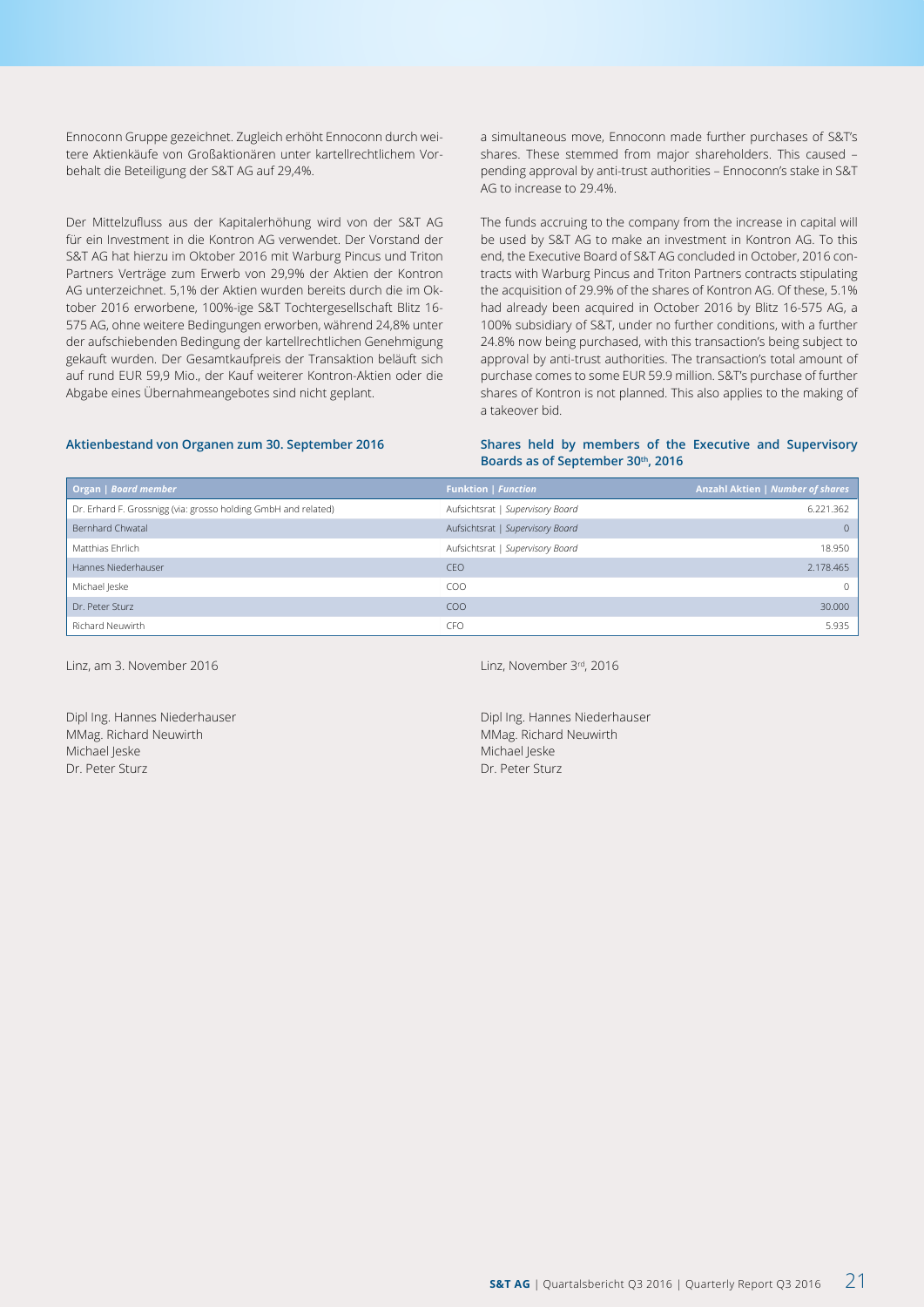Ein großes Ziel wurde im September 2016 erreicht: Die S&T-Aktie wurde als einer der führenden Top-30-Technologiewerte der Frankfurter Börse klassifiziert und in den TecDAX aufgenommen. Die überaus positive Entwicklung der Aktie in den vergangenen Quartalen, insbesondere im Vergleich zu anderen Werten bzw. dem TecDAX-Index, wurde damit honoriert. Die TecDAX-Listung wirkte sich positiv auf die Nachfrage nach dem Papier durch bestehende und neue Investoren aus, und diese positive Resonanz führte zwischenzeitlich zu Höchstwerten des Aktienkurses von über EUR 11.

Auch im dritten Quartal 2016 entwickelte sich die S&T-Aktie im Vergleich zum TecDAX überdurchschnittlich und setzte den Trend der ersten sechs Monate des Jahres fort. Zwischenzeitliche Kursrückgänge, wie z. B. nach der Ankündigung des "Brexit", waren sehr rasch wieder von Kurssteigerungen gefolgt. Erst mit der Ankündigung einer Kapitalerhöhung und dem gleichzeitigen Investment in die Kontron AG erfolgte im Oktober 2016 ein Kursrückgang auf unter EUR 9,00. Zwischenzeitliche Gewinnmitnahmen von Aktionären dürften der hauptsächliche Grund dafür gewesen sein.

The company achieved a major objective in September 2016: S&T was recognized as being one of the top 30 high-techs listed on the Frankfurt Stock Exchange by being incorporated into its TecDAX index. This represented recognition of the great performance turned in by S&T's stock during the past few quarters, a performance beating those of comparable stocks and of the TecDAX index as a whole. The S&T's stock incorporation into the TecDAX index stoked demand for it, with this stemming from both previous and new investors. This demand boosted S&T's stock to new highs, with its quote exceeding on occasion EUR 11.

S&T's stock also outperformed the TecDAX in the third quarter of 2016, thus setting forth the trend of the first six months. Temporary drops in the quote that were caused by such events as the announcement of the Brexit were rapidly followed by rises in it. The announcements in October 2016 of a capital increase and of the company's taking of a stake in Kontron AG caused the stock to drop to under EUR 9.00. Profiting taking by shareholders is probably the prime cause of this drop.

|        | 30.12.2015   | 30.09.2016                   | Veränderung in %   change in % |
|--------|--------------|------------------------------|--------------------------------|
| TecDAX | .831<br>$ -$ | .802<br>$\sim$ $\sim$ $\sim$ | . 6%                           |
| S&T AG | 5,95         | $10.1 -$                     | 70.2%                          |

Die Aktie der S&T AG wird nunmehr deutlich stärker im Fokus von Investoren stehen, sodass die Kommunikationsaktivitäten sowie fördernde Maßnahmen wie die Teilnahme an Roadshows bzw. Investorenmeetings verstärkt wurden. Nach der Durchführung von Roadshows in Frankfurt, Wien, Paris, Luxemburg und London sowie der Teilnahme an den Berenberg-Investorenkonferenzen in Portugal und New York sind bis Ende Dezember die Teilnahme am Eigenkapitalforum in Frankfurt sowie die Durchführung weiterer Roadshows geplant. Für Januar 2017 wird die Teilnahme an der German Corporate Conference (GCC) in Frankfurt vorbereitet.

Aufgrund der bisherigen geschäftlichen Entwicklung sowie der im Oktober 2016 veröffentlichten Meldung hinsichtlich des Einstiegs bei der Kontron AG wird parallel zum Wachstum der Gesellschaft auch ein Anstieg des Aktienkurses erwartet. Die Analysten gehen dabei von folgenden Kurszielen für die S&T AG aus:

The substantially greater attention now being paid to S&T AG's stock by investors will be fostered by the pursuit of communicative activities and by the undertaking of such measures as the participation in road shows and in meetings of investors. The company's having carried out road shows in Frankfurt, Vienna, Paris, Luxembourg and London and its having taken part in the Berenberg Investor Conferences in Portugal and New York are now to be followed in the period until the end of December by the company's participation in the Equity Capital Forum in Frankfurt and by its staging further road shows. Planned for January 2017 is the taking part in the German Corporate Conference (GCC), which will be held in Frankfurt.

The development of business is joining with the report published in October 2016 on S&T's taking of a stake in Kontron AG in giving rise to the expectation that the company will register further growth and that its stock quote will climb. Analysts are forecasting the following quotes for the stock of S&T AG

| Hauck Aufhäuser  | EUR 11.00 |
|------------------|-----------|
| Kepler Chevreux  | EUR 10,50 |
| Warburg Research | EUR 9,10  |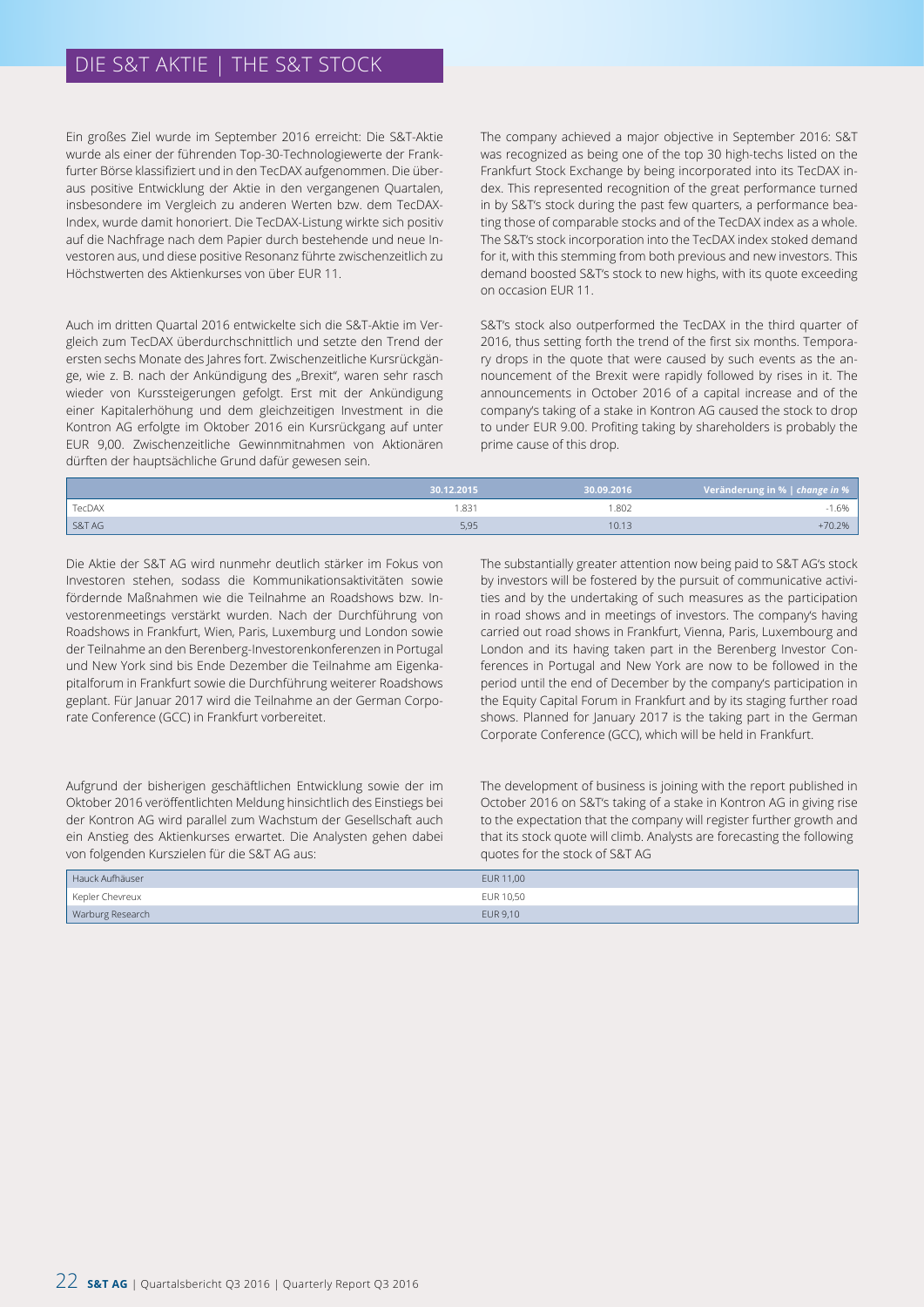Die wesentlichen Eckdaten zur Aktie stellten sich für die ersten neun Monate 2016 wie folgt dar:

The key figures on S&T's stock's performance during the first nine months of 2016 are as follows:

| Börse   Exchange                                                                         | Frankfurter Börse   Frankfurt Stock Exchange                                                                                     |
|------------------------------------------------------------------------------------------|----------------------------------------------------------------------------------------------------------------------------------|
| Börsensegment   Exchange segment                                                         | Prime Standard   Prime Standard                                                                                                  |
| Wertpapierkennnummer   Securities ID number                                              | A0X9EI                                                                                                                           |
| Börsenkürzel   Exchange abbreviation                                                     | SANT                                                                                                                             |
| ISIN   ISIN                                                                              | AT000A0E9W5                                                                                                                      |
| Aktienanzahl 30.09.2016   Number of shares 30.09.2016                                    | 43.916.204                                                                                                                       |
| Kursspanne 01.01.-30.09.2016   Stock quote: range 01.01.-30.09.2016                      | EUR 4,84 -10,19                                                                                                                  |
| Schlusskurs 30.09.2016   Closing quote 30.09.2016                                        | EUR 10.13                                                                                                                        |
| durchschnittliches Handelsvolumen pro Tag   Average daily trading volume                 | 101.495 Aktien   101.495 shares                                                                                                  |
| Marktkapitalisierung 30.09.2016   Market capitalization 30.09.2016                       | EUR 444 Millionen   EUR 444 million                                                                                              |
| Marktkapitalisierung Free Float 30.09.2016   Market capitalization Free Float 30.09.2016 | EUR 381 Millionen   EUR 381 million                                                                                              |
| Streubesitz   Free float                                                                 | 85,8%                                                                                                                            |
| Designated Sponsor   Designated Sponsor                                                  | Kepler Cheuvreux<br>Oddo Seydler Bank AG<br>equinet Bank Aktiengesellschaft                                                      |
| Coverage                                                                                 | Hauck & Aufhäuser - Tim Wunderlich<br>Kepler Cheuvreux - Baptiste de Leudeville/Bernd Laux<br>Warburg Research - Malte Schaumann |